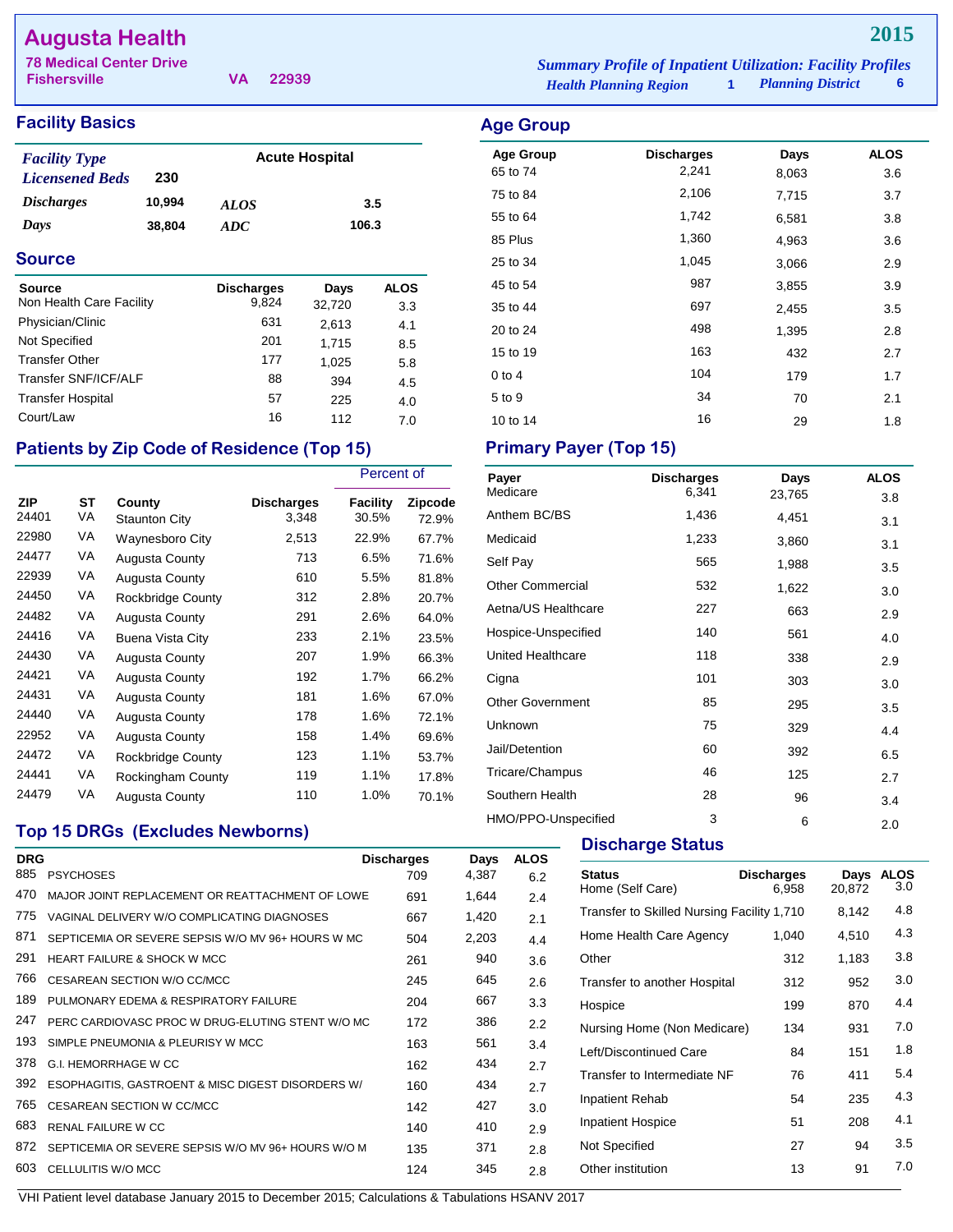|  | <b>Bath County Community Hospital</b> |  |
|--|---------------------------------------|--|
|--|---------------------------------------|--|

**Hot Springs**

**VA 24445**

*Health Planning Region* **1** *Planning District* **6 PO Drawer Z** *Summary Profile of Inpatient Utilization: Facility Profiles*

## **Facility Basics**

| <b>Facility Type</b><br><b>Licensened Beds</b> | 25    | <b>Critical Access Hospital</b> |               |                    |
|------------------------------------------------|-------|---------------------------------|---------------|--------------------|
| <i><b>Discharges</b></i>                       | 277   | <i>ALOS</i>                     |               | 3.6                |
| Days                                           | 1,008 | <b>ADC</b>                      |               | 2.8                |
| <b>Source</b>                                  |       |                                 |               |                    |
| Source<br>Non Health Care Facility             |       | <b>Discharges</b><br>277        | Days<br>1,008 | <b>ALOS</b><br>3.6 |

| <b>Age Group</b>             |                         |             |                    |
|------------------------------|-------------------------|-------------|--------------------|
| <b>Age Group</b><br>65 to 74 | <b>Discharges</b><br>79 | Days<br>323 | <b>ALOS</b><br>4.1 |
| 75 to 84                     | 75                      | 267         | 3.6                |
| 85 Plus                      | 58                      | 237         | 4.1                |
| 45 to 54                     | 20                      | 60          | 3.0                |
| 55 to 64                     | 20                      | 60          | 3.0                |
| 35 to 44                     | 14                      | 33          | 2.4                |
| 25 to 34                     | 11                      | 28          | 2.5                |

# Patients by Zip Code of Residence (Top 15) **Primary Payer (Top 15)**

|              |          |                              |                          | Percent of        |                         |
|--------------|----------|------------------------------|--------------------------|-------------------|-------------------------|
| ZIP<br>24445 | ST<br>VA | County<br><b>Bath County</b> | <b>Discharges</b><br>127 | Facility<br>45.8% | <b>Zipcode</b><br>33.7% |
| 24484        | VA       | <b>Bath County</b>           | 42                       | 15.2%             | 34.1%                   |
| 24465        | VA       | <b>Highland County</b>       | 30                       | 10.8%             | 17.8%                   |
| 24460        | VA       | <b>Bath County</b>           | 26                       | 9.4%              | 16.5%                   |
| 24426        | VA       | <b>Alleghany County</b>      | 16                       | 5.8%              | 0.9%                    |
| 24487        | VA       | <b>Bath County</b>           | 16                       | 5.8%              | 26.7%                   |
| 24422        | VA       | <b>Alleghany County</b>      | 5                        | 1.8%              | 0.5%                    |
| 24458        | VA       | <b>Highland County</b>       | 3                        | 1.1%              | 7.5%                    |
| 24412        | VA       | <b>Bath County</b>           | 2                        | 0.7%              | 20.0%                   |
| 20191        | VA       | <b>Fairfax County</b>        | 1                        | 0.4%              | 0.1%                    |
| 22192        | VA       | <b>Prince William County</b> | 1                        | 0.4%              | 0.0%                    |
| 22630        | VA       | <b>Warren County</b>         | 1                        | 0.4%              | $0.0\%$                 |
| 22835        | VA       | Page County                  | 1                        | 0.4%              | 0.1%                    |
| 24085        | VA       | <b>Botetourt County</b>      | 1                        | 0.4%              | 0.4%                    |
| 24413        | VA       | <b>Highland County</b>       | 1                        | 0.4%              | 4.5%                    |

| Payer<br>Medicare         | <b>Discharges</b><br>224 | Days<br>834 | <b>ALOS</b><br>3.7 |
|---------------------------|--------------------------|-------------|--------------------|
| <b>Other Commercial</b>   | 19                       | 39          | 2.0                |
| Anthem BC/BS              | 12                       | 55          | 4.6                |
| Cigna                     | 8                        | 21          | 2.6                |
| Medicaid                  | 4                        | 9           | 2.3                |
| Southern Health           | 3                        | 10          | 3.3                |
| Tricare/Champus           | 3                        | 11          | 3.7                |
| Aetna/US Healthcare       | 2                        | 10          | 5.0                |
| <b>BC/BS Out-of-State</b> | 1                        | 12          | 12.0               |
| United Healthcare         | 1                        | 7           | 7.0                |
|                           |                          |             |                    |

### **Top 15 DRGs (Excludes Newborns)**

| <b>DRG</b>                                  | <b>Discharges</b> | Days                                                                                                                                                         | <b>ALOS</b> |
|---------------------------------------------|-------------------|--------------------------------------------------------------------------------------------------------------------------------------------------------------|-------------|
|                                             | 15                | 27                                                                                                                                                           | 1.8         |
|                                             | 12                | 56                                                                                                                                                           | 4.7         |
| CELLULITIS W/O MCC                          | 10                | 42                                                                                                                                                           | 4.2         |
| CHRONIC OBSTRUCTIVE PULMONARY DISEASE W CC  | 9                 | 38                                                                                                                                                           | 4.2         |
| SIMPLE PNEUMONIA & PLEURISY W CC            | 9                 | 46                                                                                                                                                           | 5.1         |
| PULMONARY EDEMA & RESPIRATORY FAILURE       | 8                 | 36                                                                                                                                                           | 4.5         |
| HEART FAILURE & SHOCK W/O CC/MCC            | 8                 | 25                                                                                                                                                           | 3.1         |
| KIDNEY & URINARY TRACT INFECTIONS W/O MCC   | 8                 | 23                                                                                                                                                           | 2.9         |
| <b>RESPIRATORY SIGNS &amp; SYMPTOMS</b>     | $\overline{7}$    | 24                                                                                                                                                           | 3.4         |
| <b>HEART FAILURE &amp; SHOCK W CC</b>       | 7                 | 28                                                                                                                                                           | 4.0         |
| SYNCOPE & COLLAPSE                          | $\overline{7}$    | 19                                                                                                                                                           | 2.7         |
|                                             | $\overline{7}$    | 21                                                                                                                                                           | 3.0         |
| KIDNEY & URINARY TRACT INFECTIONS W MCC     | 7                 | 26                                                                                                                                                           | 3.7         |
| CHRONIC OBSTRUCTIVE PULMONARY DISEASE W MCC | 5                 | 29                                                                                                                                                           | 5.8         |
| <b>CHEST PAIN</b>                           | 5                 | 7                                                                                                                                                            | 1.4         |
|                                             |                   | ESOPHAGITIS, GASTROENT & MISC DIGEST DISORDERS W/<br>CHRONIC OBSTRUCTIVE PULMONARY DISEASE W/O CC/MC<br>MISC DISORDERS OF NUTRITION, METABOLISM, FLUIDS/ELEC |             |

### **Discharge Status**

| <b>Status</b><br>Home (Self Care)    | <b>Discharges</b><br>153 | Days<br>522 | <b>ALOS</b><br>3.4 |
|--------------------------------------|--------------------------|-------------|--------------------|
| Transfer to another Hospital         | 41                       | 103         | 2.5                |
| Swing Bed                            | 34                       | 164         | 4.8                |
| Transfer to Intermediate NF          | 18                       | 61          | 3.4                |
| Home Health Care Agency              | 16                       | 99          | 6.2                |
| Other                                | 4                        | 14          | 3.5                |
| Transfer to Skilled Nursing Facility | 4                        | 14          | 3.5                |
| Critical Access Hospital             | 3                        | 24          | 8.0                |
| Hospice                              | 2                        | 6           | 3.0                |
| Left/Discontinued Care               | 2                        | 1           | 0.5                |
|                                      |                          |             |                    |
|                                      |                          |             |                    |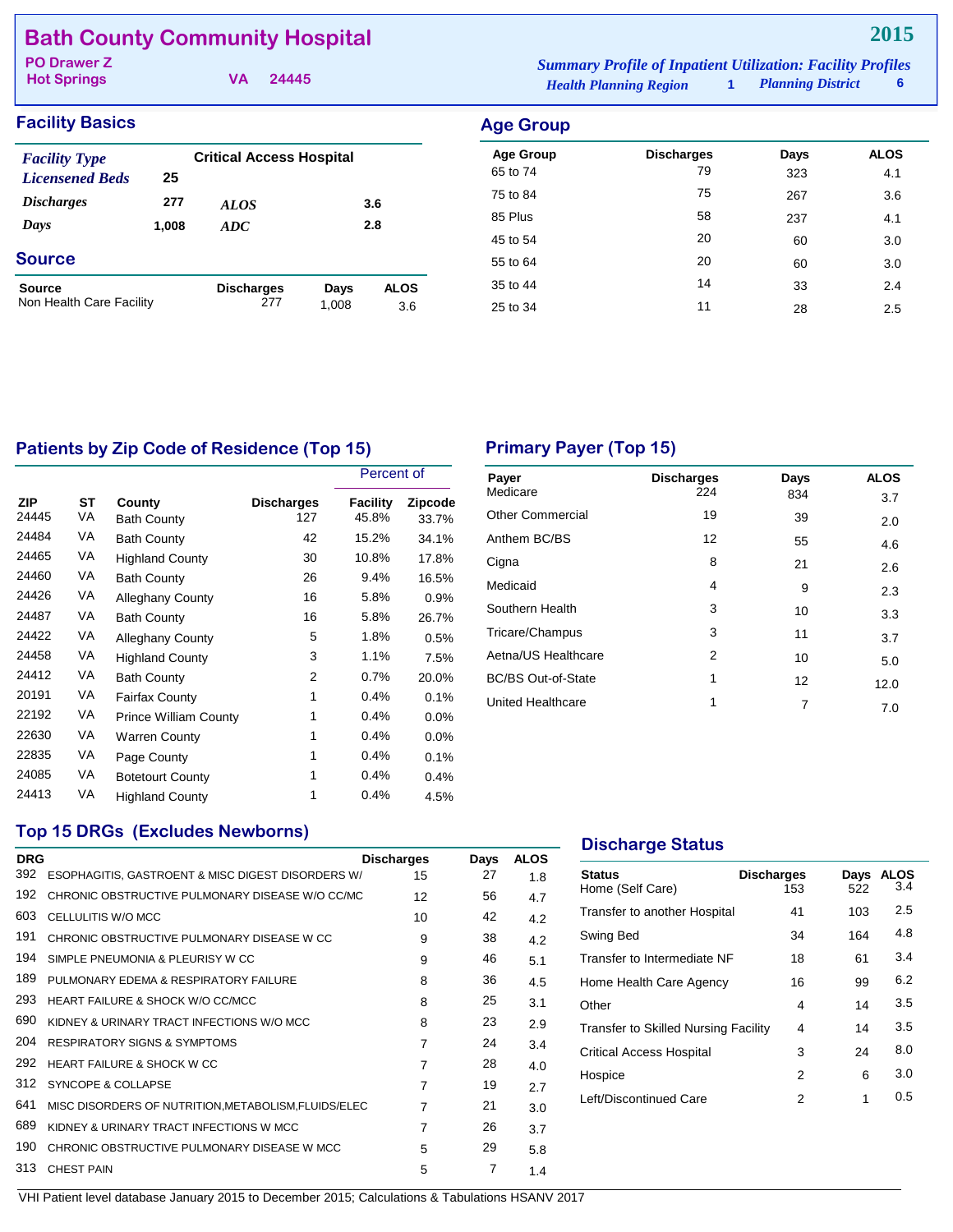# **Carilion Stonewall Jackson Hospital**

**Lexington**

**VA 24450**

*Health Planning Region* **1** *Planning District* **6 1 Health Circle** *Summary Profile of Inpatient Utilization: Facility Profiles*

#### **Facility Basics Age Group**

| <b>Facility Type</b><br><b>Licensened Beds</b> | 25    | <b>Critical Access Hospital</b> |       |             |
|------------------------------------------------|-------|---------------------------------|-------|-------------|
| <i><b>Discharges</b></i>                       | 1,212 | <b>ALOS</b>                     |       | 3.8         |
| Days                                           | 4,585 | <b>ADC</b>                      |       | 12.6        |
| <b>Source</b>                                  |       |                                 |       |             |
| Source                                         |       | <b>Discharges</b>               | Days  | <b>ALOS</b> |
| Physician/Clinic                               |       | 778                             | 3,023 | 3.9         |
| Non Health Care Facility                       |       | 401                             | 1,427 | 3.6         |
| Not Specified                                  |       | 24                              | 94    | 3.9         |
| Transfer SNF/ICF/AI F                          |       | 9                               | 41    | 4.6         |
|                                                |       |                                 |       |             |

| ngo oroap        |                   |       |             |
|------------------|-------------------|-------|-------------|
| <b>Age Group</b> | <b>Discharges</b> | Days  | <b>ALOS</b> |
| 75 to 84         | 321               | 1,205 | 3.8         |
| 85 Plus          | 286               | 1,178 | 4.1         |
| 65 to 74         | 255               | 1,030 | 4.0         |
| 55 to 64         | 182               | 678   | 3.7         |
| 45 to 54         | 87                | 284   | 3.3         |
| 35 to 44         | 50                | 127   | 2.5         |
| 25 to 34         | 17                | 55    | 3.2         |
| 15 to 19         | 8                 | 19    | 2.4         |
| 20 to 24         | 6                 | 9     | 1.5         |
|                  |                   |       |             |

# Patients by Zip Code of Residence (Top 15) Primary Payer (Top 15)

|                     |          |                                    |                          | Percent of        |                  |
|---------------------|----------|------------------------------------|--------------------------|-------------------|------------------|
| <b>ZIP</b><br>24450 | ST<br>VA | County<br><b>Rockbridge County</b> | <b>Discharges</b><br>524 | Facility<br>43.2% | Zipcode<br>34.8% |
| 24416               | VA       | Buena Vista City                   | 336                      | 27.7%             | 33.9%            |
| 24555               | VA       | Rockbridge County                  | 92                       | 7.6%              | 36.5%            |
| 24579               | VA       | Rockbridge County                  | 48                       | 4.0%              | 27.7%            |
| 24578               | VA       | Rockbridge County                  | 45                       | 3.7%              | 37.8%            |
| 24435               | VA       | Rockbridge County                  | 38                       | 3.1%              | 19.2%            |
| 24439               | VA       | Rockbridge County                  | 19                       | 1.6%              | 11.8%            |
| 24473               | VA       | Rockbridge County                  | 16                       | 1.3%              | 24.2%            |
| 24483               | VA       | Rockbridge County                  | 14                       | 1.2%              | 23.7%            |
| 24472               | VA       | Rockbridge County                  | 13                       | 1.1%              | 5.7%             |
| 22842               | VA       | Shenandoah County                  | 6                        | 0.5%              | 1.0%             |
| 24066               | VA       | <b>Botetourt County</b>            | 6                        | 0.5%              | 1.2%             |
| 20146               | VA       | Loudoun County                     | 2                        | 0.2%              | 6.7%             |
| 23188               | VA       | James City County                  | 2                        | 0.2%              | 0.1%             |
| 24090               | VA       | <b>Botetourt County</b>            | 2                        | 0.2%              | 0.3%             |

| Payer<br>Medicare         | <b>Discharges</b><br>962 | Days  | <b>ALOS</b> |
|---------------------------|--------------------------|-------|-------------|
|                           |                          | 3,761 | 3.9         |
| Anthem BC/BS              | 78                       | 271   | 3.5         |
| Medicaid                  | 43                       | 144   | 3.4         |
| Self Pay                  | 43                       | 121   | 2.8         |
| Cigna                     | 23                       | 91    | 4.0         |
| <b>Other Commercial</b>   | 17                       | 52    | 3.1         |
| <b>Other Government</b>   | 13                       | 39    | 3.0         |
| United Healthcare         | 10                       | 35    | 3.5         |
| Hospice-Unspecified       | 6                        | 21    | 3.5         |
| Sentara                   | 5                        | 20    | 4.0         |
| Aetna/US Healthcare       | 3                        | 7     | 2.3         |
| Tricare/Champus           | 3                        | 3     | 1.0         |
| <b>Worker's Comp</b>      | 2                        | 4     | 2.0         |
| <b>BC/BS Out-of-State</b> | 1                        | 3     | 3.0         |
| Jail/Detention            | 1                        | 1     | 1.0         |

# **Top 15 DRGs (Excludes Newborns)**

| <b>DRG</b> |                                                      | <b>Discharges</b> | Days | <b>ALOS</b> |
|------------|------------------------------------------------------|-------------------|------|-------------|
| 871        | SEPTICEMIA OR SEVERE SEPSIS W/O MV 96+ HOURS W MC    | 109               | 562  | 5.2         |
| 291        | <b>HEART FAILURE &amp; SHOCK W MCC</b>               | 52                | 272  | 5.2         |
| 292        | HEART FAILURE & SHOCK W CC                           | 42                | 135  | 3.2         |
| 872        | SEPTICEMIA OR SEVERE SEPSIS W/O MV 96+ HOURS W/O M   | 42                | 145  | 3.5         |
| 378        | G.I. HEMORRHAGE W CC                                 | 37                | 89   | 2.4         |
| 392        | ESOPHAGITIS, GASTROENT & MISC DIGEST DISORDERS W/    | 37                | 97   | 2.6         |
| 189        | PULMONARY EDEMA & RESPIRATORY FAILURE                | 36                | 139  | 3.9         |
| 193        | SIMPLE PNEUMONIA & PLEURISY W MCC                    | 25                | 117  | 4.7         |
| 641        | MISC DISORDERS OF NUTRITION, METABOLISM, FLUIDS/ELEC | 24                | 87   | 3.6         |
| 683        | <b>RENAL FAILURE W CC</b>                            | 23                | 81   | 3.5         |
| 065        | INTRACRANIAL HEMORRHAGE OR CEREBRAL INFARCTION       | 22                | 93   | 4.2         |
| 194        | SIMPLE PNEUMONIA & PLEURISY W CC                     | 22                | 66   | 3.0         |
| 280        | ACUTE MYOCARDIAL INFARCTION, DISCHARGED ALIVE W M    | 21                | 88   | 4.2         |
| 603        | CELLULITIS W/O MCC                                   | 21                | 64   | 3.0         |
| 689        | KIDNEY & URINARY TRACT INFECTIONS W MCC              | 16                | 69   | 4.3         |
|            |                                                      |                   |      |             |

#### **Discharge Status**

| <b>Status</b><br>Home (Self Care)           | <b>Discharges</b><br>485 | Days<br>1,381 | <b>ALOS</b><br>2.9 |
|---------------------------------------------|--------------------------|---------------|--------------------|
| Home Health Care Agency                     | 240                      | 1,077         | 4.5                |
| <b>Transfer to Skilled Nursing Facility</b> | 237                      | 1,213         | 5.1                |
| Transfer to another Hospital                | 109                      | 231           | 2.1                |
| Swing Bed                                   | 55                       | 358           | 6.5                |
| Other                                       | 34                       | 114           | 3.4                |
| Hospice                                     | 24                       | 120           | 5.0                |
| <b>Inpatient Hospice</b>                    | 9                        | 46            | 5.1                |
| Nursing Home (Non Medicare)                 | 9                        | 15            | 1.7                |
| <b>Inpatient Rehab</b>                      | 4                        | 18            | 4.5                |
| Left/Discontinued Care                      | 3                        | 3             | 1.0                |
| Not Specified                               | 2                        | 7             | 3.5                |
| Other institution                           | 1                        | 2             | 2.0                |
|                                             |                          |               |                    |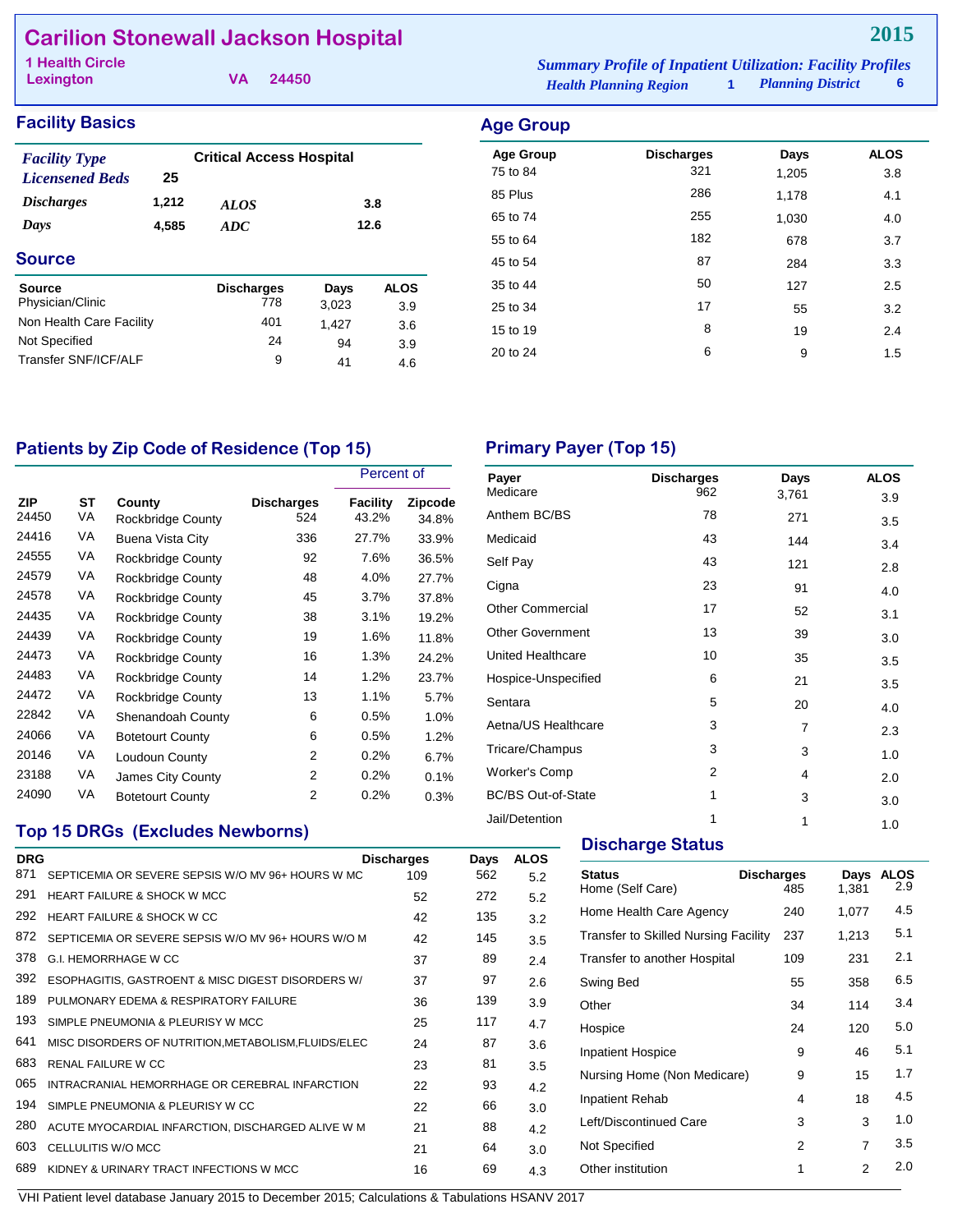# **Sentara RMH Medical Center**

**Harrisonburg**

**VA 22801**

#### **Facility Basics Age Group Age Group**

| <b>Facility Type</b>     |        | <b>Acute Hospital</b> |       |  |
|--------------------------|--------|-----------------------|-------|--|
| <b>Licensened Beds</b>   | 226    |                       |       |  |
| <i><b>Discharges</b></i> | 13,429 | <b>ALOS</b>           | 3.7   |  |
| Days                     | 49.247 | ADC.                  | 134.9 |  |

#### **Source**

| <b>Source</b>            | <b>Discharges</b> | Days   | <b>ALOS</b> |
|--------------------------|-------------------|--------|-------------|
| Non Health Care Facility | 11,511            | 40,774 | 3.5         |
| Physician/Clinic         | 653               | 2,707  | 4.2         |
| Transfer SNF/ICF/ALF     | 636               | 3,025  | 4.8         |
| <b>Transfer Hospital</b> | 367               | 1.612  | 4.4         |
| Not Specified            | 160               | 704    | 4.4         |
| Court/Law                | 51                | 252    | 4.9         |
| <b>Transfer Other</b>    | 42                | 152    | 3.6         |

# Patients by Zip Code of Residence (Top 15) Primary Payer (Top 15)

|                     |          |                             |                            | Percent of        |                         |
|---------------------|----------|-----------------------------|----------------------------|-------------------|-------------------------|
| <b>ZIP</b><br>22801 | SТ<br>VA | County<br>Harrisonburg City | <b>Discharges</b><br>2,391 | Facility<br>17.8% | <b>Zipcode</b><br>81.5% |
| 22802               | VA       | Rockingham County           | 2,155                      | 16.0%             | 83.0%                   |
| 22827               | VA       | Rockingham County           | 949                        | 7.1%              | 76.9%                   |
| 22812               | VA       | Rockingham County           | 686                        | 5.1%              | 81.9%                   |
| 22815               | VA       | Rockingham County           | 681                        | 5.1%              | 81.2%                   |
| 22844               | VA       | Shenandoah County           | 463                        | 3.4%              | 66.0%                   |
| 22853               | VA       | Rockingham County           | 456                        | 3.4%              | 83.5%                   |
| 22849               | VA       | Page County                 | 421                        | 3.1%              | 73.3%                   |
| 24441               | VA       | Rockingham County           | 418                        | 3.1%              | 62.5%                   |
| 22835               | VA       | Page County                 | 379                        | 2.8%              | 23.8%                   |
| 22821               | VA       | Rockingham County           | 362                        | 2.7%              | 78.9%                   |
| 22840               | VA       | Rockingham County           | 301                        | 2.2%              | 75.8%                   |
| 22851               | VA       | Page County                 | 266                        | 2.0%              | 36.4%                   |
| 26807               | WV       | <b>Pendleton County</b>     | 226                        | 1.7%              | 84.3%                   |
| 22842               | VA       | Shenandoah County           | 191                        | 1.4%              | 32.9%                   |

# **Top 15 DRGs (Excludes Newborns)**

| <b>DRG</b><br>775 |                                                    | <b>Discharges</b> | Days  | <b>ALOS</b> |
|-------------------|----------------------------------------------------|-------------------|-------|-------------|
|                   | VAGINAL DELIVERY W/O COMPLICATING DIAGNOSES        | 1,032             | 1,890 | 1.8         |
| 885               | <b>PSYCHOSES</b>                                   | 666               | 2,870 | 4.3         |
| 871               | SEPTICEMIA OR SEVERE SEPSIS W/O MV 96+ HOURS W MC  | 613               | 3,169 | 5.2         |
| 470               | MAJOR JOINT REPLACEMENT OR REATTACHMENT OF LOWE    | 424               | 1,177 | 2.8         |
| 872               | SEPTICEMIA OR SEVERE SEPSIS W/O MV 96+ HOURS W/O M | 320               | 1,108 | 3.5         |
| 766               | CESAREAN SECTION W/O CC/MCC                        | 306               | 735   | 2.4         |
| 291               | <b>HEART FAILURE &amp; SHOCK W MCC</b>             | 278               | 1,316 | 4.7         |
| 392               | ESOPHAGITIS, GASTROENT & MISC DIGEST DISORDERS W/  | 262               | 730   | 2.8         |
| 897               | ALCOHOL/DRUG ABUSE OR DEPENDENCE W/O REHABILITA    | 257               | 734   | 2.9         |
| 292               | HEART FAILURE & SHOCK WICC.                        | 219               | 750   | 3.4         |
| 603               | CELLULITIS W/O MCC                                 | 205               | 631   | 3.1         |
| 765               | CESAREAN SECTION W CC/MCC                          | 189               | 514   | 2.7         |
| 193               | SIMPLE PNEUMONIA & PLEURISY W MCC                  | 167               | 774   | 4.6         |
| 378               | <b>G.I. HEMORRHAGE W CC</b>                        | 159               | 459   | 2.9         |
| 189               | PULMONARY EDEMA & RESPIRATORY FAILURE              | 156               | 564   | 3.6         |
|                   |                                                    |                   |       |             |

*Health Planning Region* **1** *Planning District* **6 2010 Health Campus Drive** *Summary Profile of Inpatient Utilization: Facility Profiles*

# Age Group **Discharges** Days ALOS 65 to 74 2,385 9,512 4.0 75 to 84 2,311 10,170 4.4 55 to 64 1,950 8,149 4.2 85 Plus 1,691 6,591 3.9 25 to 34 **1,618** 3,931 2.4 45 to 54 1,283 4,710 3.7 35 to 44 1,071 3,296 3.1 20 to 24 20 2.6 15 to 19 272 672 2.5 0 to 4 2.6

10 to 14 29 72 2.5  $5 \text{ to } 9$  21 42 2.0

| Payer                   | <b>Discharges</b> | Days   | <b>ALOS</b> |
|-------------------------|-------------------|--------|-------------|
| Medicare                | 7,606             | 31,060 | 4.1         |
| Anthem BC/BS            | 2,150             | 6,631  | 3.1         |
| Medicaid                | 1,363             | 4,201  | 3.1         |
| Self Pay                | 662               | 1,823  | 2.8         |
| Indigent/Charity        | 292               | 1,132  | 3.9         |
| Sentara                 | 291               | 901    | 3.1         |
| <b>Other Commercial</b> | 176               | 519    | 3.0         |
| Cigna                   | 164               | 498    | 3.0         |
| Aetna/US Healthcare     | 141               | 449    | 3.2         |
| United Healthcare       | 137               | 390    | 2.9         |
| Southern Health         | 97                | 354    | 3.6         |
| Tricare/Champus         | 88                | 272    | 3.1         |
| Jail/Detention          | 68                | 326    | 4.8         |
| Unknown                 | 67                | 263    | 3.9         |
| Medicaid Out-of-State   | 48                | 188    | 3.9         |

#### **Discharge Status**

| <b>Discharges</b><br>9.043 | Days<br>26,108                                                                                                                           | <b>ALOS</b><br>2.9 |
|----------------------------|------------------------------------------------------------------------------------------------------------------------------------------|--------------------|
|                            | 11,642                                                                                                                                   | 5.8                |
| 1,225                      | 5,678                                                                                                                                    | 4.6                |
| 318                        | 2.134                                                                                                                                    | 6.7                |
| 204                        | 973                                                                                                                                      | 4.8                |
| 194                        | 785                                                                                                                                      | 4.0                |
| 154                        | 666                                                                                                                                      | 4.3                |
| 135                        | 264                                                                                                                                      | 2.0                |
| 64                         | 337                                                                                                                                      | 5.3                |
| 23                         | 69                                                                                                                                       | 3.0                |
| 15                         | 95                                                                                                                                       | 6.3                |
| 11                         | 98                                                                                                                                       | 8.9                |
| 9                          | 321                                                                                                                                      | 35.7               |
|                            | Transfer to Skilled Nursing Facility 2,023<br>Transfer to another Hospital<br>Transfer to Intermediate NF<br>Nursing Home (Non Medicare) |                    |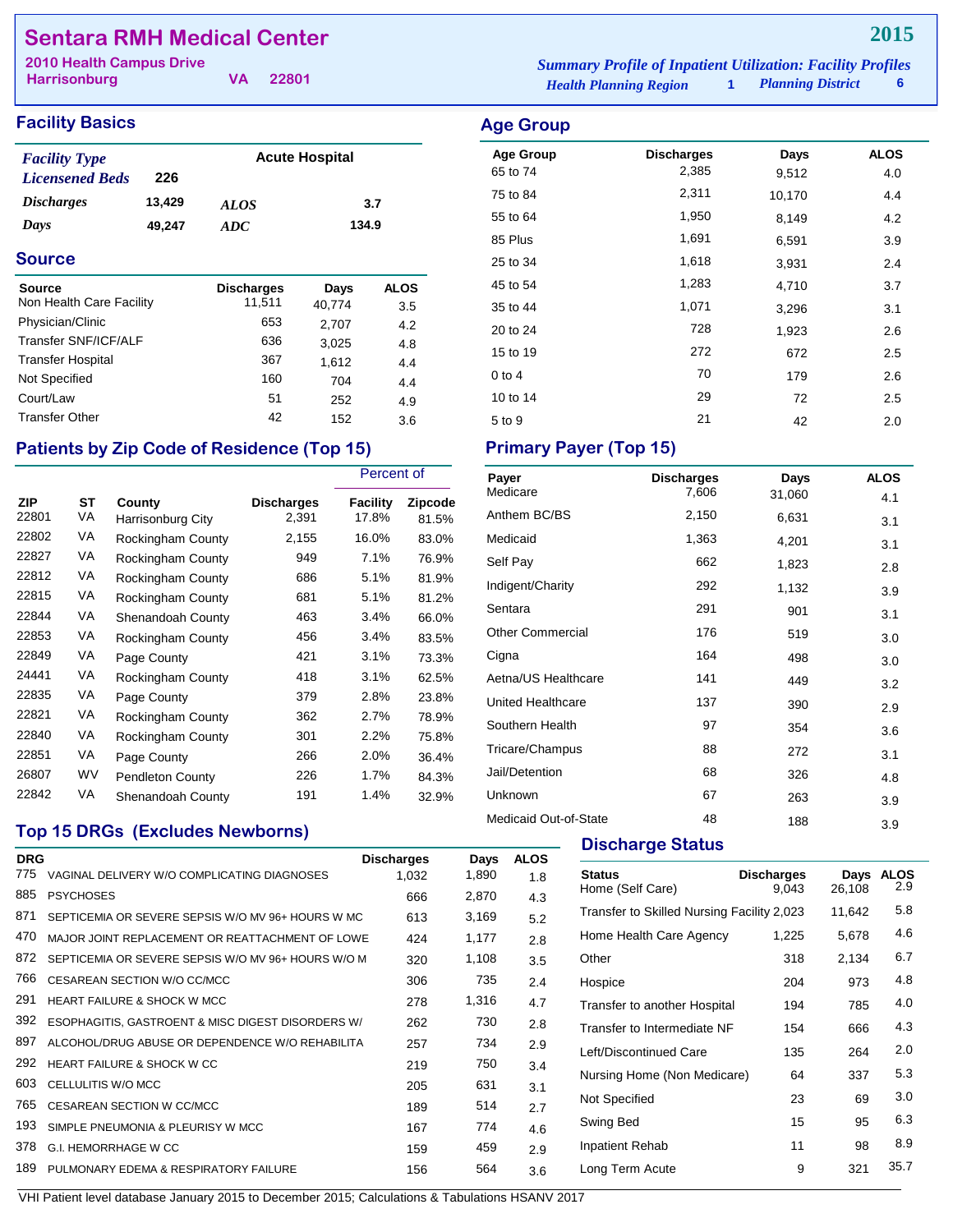# **Page Memorial Hospital**

**Luray**

*Health Planning Region* **1** *Planning District* **7 200 Memorial Drive** *Summary Profile of Inpatient Utilization: Facility Profiles*

### **Facility Basics Age Group**

| <b>Facility Type</b><br><b>Licensened Beds</b> | 25    | <b>Critical Access Hospital</b> |       |             |
|------------------------------------------------|-------|---------------------------------|-------|-------------|
| <i><b>Discharges</b></i>                       | 720   | <i>ALOS</i>                     |       | 6.3         |
| Days                                           | 4.524 | 12.4<br><b>ADC</b>              |       |             |
| <b>Source</b>                                  |       |                                 |       |             |
| Source                                         |       | <b>Discharges</b>               | Days  | <b>ALOS</b> |
| Physician/Clinic                               |       | 476                             | 3,173 | 6.7         |
| Non Health Care Facility                       |       | 190                             | 753   | 4.0         |
| <b>Transfer Hospital</b>                       |       | 32                              | 517   | 16.2        |
| Transfer SNF/ICF/ALF                           |       | 20                              | 67    | 3.4         |
| <b>Transfer Other</b>                          |       | 2                               | 14    | 7.0         |

**VA 22835**

| Aye Group        |                   |                |             |
|------------------|-------------------|----------------|-------------|
| <b>Age Group</b> | <b>Discharges</b> | Days           | <b>ALOS</b> |
| 75 to 84         | 240               | 1,891          | 7.9         |
| 65 to 74         | 165               | 872            | 5.3         |
| 85 Plus          | 153               | 1,078          | 7.0         |
| 55 to 64         | 95                | 447            | 4.7         |
| 45 to 54         | 46                | 188            | 4.1         |
| 35 to 44         | 12                | 32             | 2.7         |
| 25 to 34         | 7                 | 11             | 1.6         |
| 15 to 19         | 1                 | $\overline{2}$ | 2.0         |
| 20 to 24         | 1                 | 3              | 3.0         |
|                  |                   |                |             |

# Patients by Zip Code of Residence (Top 15) Primary Payer (Top 15)

|                     |          |                              |                          | Percent of        |                         |
|---------------------|----------|------------------------------|--------------------------|-------------------|-------------------------|
| <b>ZIP</b><br>22835 | SТ<br>VA | County<br>Page County        | <b>Discharges</b><br>480 | Facility<br>66.7% | <b>Zipcode</b><br>30.1% |
| 22851               | VA       | Page County                  | 157                      | 21.8%             | 21.5%                   |
| 22650               | VA       | Page County                  | 27                       | 3.8%              | 27.0%                   |
| 22849               | VA       | Page County                  | 17                       | 2.4%              | $3.0\%$                 |
| 22844               | VA       | Shenandoah County            | 7                        | 1.0%              | 1.0%                    |
| 22630               | VA       | <b>Warren County</b>         | 5                        | 0.7%              | 0.1%                    |
| 22740               | VA       | Rappahannock County          | 4                        | 0.6%              | 2.9%                    |
| 22827               | VA       | Rockingham County            | 3                        | 0.4%              | 0.2%                    |
| 22642               | VA       | <b>Warren County</b>         | 2                        | 0.3%              | 0.6%                    |
| 22815               | VA       | Rockingham County            | 2                        | 0.3%              | 0.2%                    |
| 22842               | VA       | Shenandoah County            | 2                        | 0.3%              | 0.3%                    |
| 22980               | VA       | <b>Waynesboro City</b>       | 2                        | 0.3%              | 0.1%                    |
| 27870               | NC.      | Halifax County               | 2                        | 0.3%              | 2.1%                    |
| 20109               | VA       | <b>Prince William County</b> | 1                        | 0.1%              | $0.0\%$                 |
| 22610               | VA       | <b>Warren County</b>         | 1                        | 0.1%              | 0.6%                    |

| Payer                     | <b>Discharges</b> | Days  | <b>ALOS</b> |
|---------------------------|-------------------|-------|-------------|
| Medicare                  | 617               | 4,133 | 6.7         |
| Medicaid                  | 25                | 85    | 3.4         |
| Self Pay                  | 23                | 78    | 3.4         |
| Anthem BC/BS              | 18                | 66    | 3.7         |
| <b>BC/BS Out-of-State</b> | 15                | 89    | 5.9         |
| Sentara                   | 6                 | 24    | 4.0         |
| United Healthcare         | 6                 | 25    | 4.2         |
| <b>Other Commercial</b>   | 4                 | 9     | 2.3         |
| Aetna/US Healthcare       | 2                 | 4     | 2.0         |
| Cigna                     | 2                 | 5     | 2.5         |
| HMO/PPO-Unspecified       | 1                 | 3     | 3.0         |
| <b>Other Government</b>   | 1                 | 3     | 3.0         |

### **Top 15 DRGs (Excludes Newborns)**

| <b>DRG</b><br>945 | REHABILITATION W CC/MCC                            | <b>Discharges</b><br>87 | Days<br>1,107 | <b>ALOS</b><br>12.7 |
|-------------------|----------------------------------------------------|-------------------------|---------------|---------------------|
| 690               | KIDNEY & URINARY TRACT INFECTIONS W/O MCC          | 45                      | 194           | 4.3                 |
| 603               | CELLULITIS W/O MCC                                 | 31                      | 143           | 4.6                 |
| 190               | CHRONIC OBSTRUCTIVE PULMONARY DISEASE W MCC        | 28                      | 144           | 5.1                 |
| 292               | HEART FAILURE & SHOCK WICC                         | 28                      | 123           | 4.4                 |
| 191               | CHRONIC OBSTRUCTIVE PULMONARY DISEASE W CC         | 27                      | 113           | 4.2                 |
| 194               | SIMPLE PNEUMONIA & PLEURISY W CC                   | 27                      | 128           | 4.7                 |
| 392               | ESOPHAGITIS, GASTROENT & MISC DIGEST DISORDERS W/  | 25                      | 69            | 2.8                 |
| 946               | REHABILITATION W/O CC/MCC                          | 24                      | 361           | 15.0                |
| 871               | SEPTICEMIA OR SEVERE SEPSIS W/O MV 96+ HOURS W MC  | 21                      | 83            | 4.0                 |
| 872               | SEPTICEMIA OR SEVERE SEPSIS W/O MV 96+ HOURS W/O M | 18                      | 57            | 3.2                 |
| 192               | CHRONIC OBSTRUCTIVE PULMONARY DISEASE W/O CC/MC    | 17                      | 85            | 5.0                 |
| 291               | <b>HEART FAILURE &amp; SHOCK W MCC</b>             | 15                      | 64            | 4.3                 |
| 293               | HEART FAILURE & SHOCK W/O CC/MCC                   | $12 \overline{ }$       | 36            | 3.0                 |
| 689               | KIDNEY & URINARY TRACT INFECTIONS W MCC            | 12                      | 55            | 4.6                 |
|                   |                                                    |                         |               |                     |

### **Discharge Status**

| <b>Status</b><br>Home (Self Care)           | <b>Discharges</b><br>312 | Days<br>1,665 | <b>ALOS</b><br>5.3 |
|---------------------------------------------|--------------------------|---------------|--------------------|
| Home Health Care Agency                     | 142                      | 1,409         | 9.9                |
| <b>Transfer to Skilled Nursing Facility</b> | 84                       | 646           | 7.7                |
| Transfer to another Hospital                | 81                       | 316           | 3.9                |
| Swing Bed                                   | 51                       | 233           | 4.6                |
| Other                                       | 21                       | 125           | 6.0                |
| Hospice                                     | 13                       | 83            | 6.4                |
| Left/Discontinued Care                      | 5                        | 6             | 1.2                |
| Transfer to Intermediate NF                 | 5                        | 22            | 4.4                |
| <b>Inpatient Hospice</b>                    | 3                        | 10            | 3.3                |
| Not Specified                               | 1                        | 1             | 1.0                |
| Critical Access Hospital                    | 1                        | 1             | 1.0                |
| Long Term Acute                             |                          | 7             | 7.0                |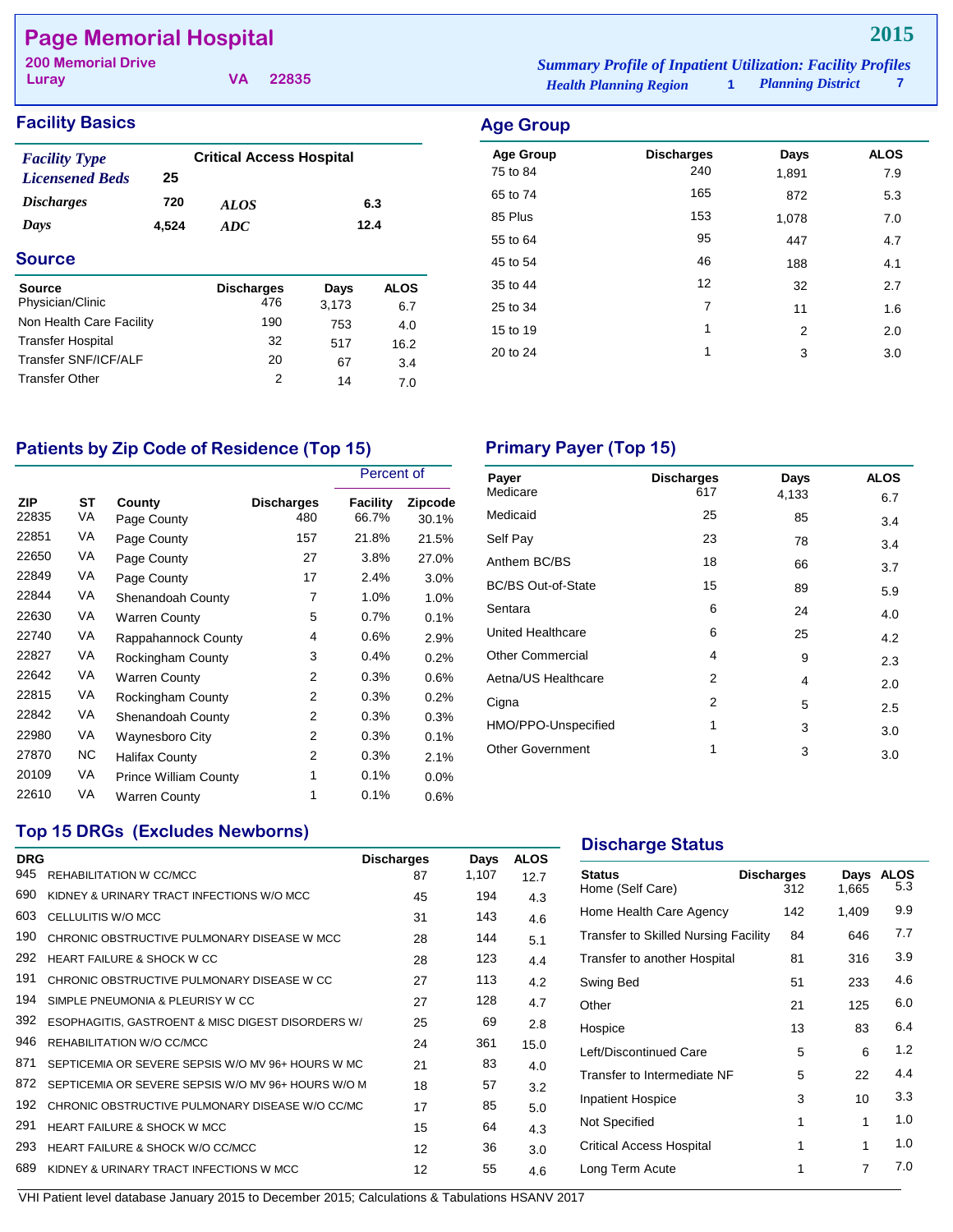# **Valley Health Shenandoah Memorial Hospital**

| 759 South Main Street |  | <b>Summary Profile of Inpatient Utilization: Facility Profiles</b> |                               |                          |  |
|-----------------------|--|--------------------------------------------------------------------|-------------------------------|--------------------------|--|
| Woodstock             |  | VA 22664                                                           | <b>Health Planning Region</b> | <b>Planning District</b> |  |

**2015**

## **Facility Basics**

| <b>Facility Type</b><br><b>Licensened Beds</b> | 25    | <b>Critical Access Hospital</b> |       |             |
|------------------------------------------------|-------|---------------------------------|-------|-------------|
| <i><b>Discharges</b></i>                       | 1,472 | <b>ALOS</b>                     |       | 4.0         |
| Days                                           | 5.911 | ADC                             |       | 16.2        |
| Source                                         |       |                                 |       |             |
| Source                                         |       | <b>Discharges</b>               | Days  | <b>ALOS</b> |
| Non Health Care Facility                       |       | 766                             | 3,153 | 4.1         |
| Physician/Clinic                               |       | 616                             | 2,317 | 3.8         |
| Transfer SNF/ICF/ALF                           |       | 62                              | 281   | 4.5         |
| <b>Transfer Hospital</b>                       |       | 19                              | 106   | 5.6         |
| <b>Transfer Other</b>                          |       | 9                               | 54    | 6.0         |

| <b>Age Group</b> |                   |       |             |
|------------------|-------------------|-------|-------------|
| <b>Age Group</b> | <b>Discharges</b> | Days  | <b>ALOS</b> |
| 75 to 84         | 333               | 1,556 | 4.7         |
| 65 to 74         | 306               | 1,326 | 4.3         |
| 85 Plus          | 273               | 1,219 | 4.5         |
| 55 to 64         | 258               | 884   | 3.4         |
| 45 to 54         | 191               | 629   | 3.3         |
| 35 to 44         | 56                | 166   | 3.0         |
| 25 to 34         | 39                | 95    | 2.4         |
| 20 to 24         | 14                | 31    | 2.2         |
| 15 to 19         | 2                 | 5     | 2.5         |
|                  |                   |       |             |

# Patients by Zip Code of Residence (Top 15) **Primary Payer (Top 15)**

|              |          |                             |                          | Percent of        |                         |
|--------------|----------|-----------------------------|--------------------------|-------------------|-------------------------|
| ZIP<br>22664 | ST<br>VA | County<br>Shenandoah County | <b>Discharges</b><br>428 | Facility<br>29.1% | <b>Zipcode</b><br>37.5% |
| 22824        | VA       | Shenandoah County           | 219                      | 14.9%             | 34.3%                   |
| 22657        | VA       | Shenandoah County           | 156                      | 10.6%             | 12.8%                   |
| 22842        | VA       | Shenandoah County           | 155                      | 10.5%             | 26.7%                   |
| 22844        | VA       | Shenandoah County           | 63                       | 4.3%              | $9.0\%$                 |
| 22644        | VA       | Shenandoah County           | 50                       | 3.4%              | 28.6%                   |
| 22660        | VA       | Shenandoah County           | 50                       | 3.4%              | 24.4%                   |
| 22835        | VA       | Page County                 | 39                       | 2.6%              | 2.4%                    |
| 22630        | VA       | <b>Warren County</b>        | 35                       | 2.4%              | 1.0%                    |
| 22652        | VA       | Shenandoah County           | 35                       | 2.4%              | 25.0%                   |
| 22810        | VA       | Shenandoah County           | 21                       | 1.4%              | 16.9%                   |
| 22851        | VA       | Page County                 | 15                       | 1.0%              | 2.1%                    |
| 22847        | VA       | Shenandoah County           | 14                       | 1.0%              | 13.6%                   |
| 22601        | VA       | Winchester City             | 13                       | 0.9%              | 0.4%                    |
| 22655        | VA       | <b>Frederick County</b>     | 13                       | 0.9%              | 0.7%                    |

### **Top 15 DRGs (Excludes Newborns)**

| <b>DRG</b> |                                                    | <b>Discharges</b> | Days | <b>ALOS</b> |
|------------|----------------------------------------------------|-------------------|------|-------------|
| 470        | MAJOR JOINT REPLACEMENT OR REATTACHMENT OF LOWE    | 162               | 484  | 3.0         |
| 871        | SEPTICEMIA OR SEVERE SEPSIS W/O MV 96+ HOURS W MC  | 97                | 449  | 4.6         |
| 872        | SEPTICEMIA OR SEVERE SEPSIS W/O MV 96+ HOURS W/O M | 79                | 351  | 4.4         |
| 603        | CELLULITIS W/O MCC                                 | 59                | 216  | 3.7         |
| 194        | SIMPLE PNEUMONIA & PLEURISY W CC                   | 55                | 231  | 4.2         |
| 292        | HEART FAILURE & SHOCK WICC.                        | 48                | 185  | 3.9         |
| 392        | ESOPHAGITIS, GASTROENT & MISC DIGEST DISORDERS W/  | 44                | 142  | 3.2         |
| 690        | KIDNEY & URINARY TRACT INFECTIONS W/O MCC          | 39                | 130  | 3.3         |
| 191        | CHRONIC OBSTRUCTIVE PULMONARY DISEASE W CC         | 38                | 151  | 4.0         |
| 190        | CHRONIC OBSTRUCTIVE PULMONARY DISEASE W MCC        | 31                | 127  | 4.1         |
| 192        | CHRONIC OBSTRUCTIVE PULMONARY DISEASE W/O CC/MC    | 31                | 108  | 3.5         |
| 683        | <b>RENAL FAILURE W CC</b>                          | 28                | 122  | 4.4         |
| 195        | SIMPLE PNEUMONIA & PLEURISY W/O CC/MCC             | 26                | 77   | 3.0         |
| 945        | REHABILITATION W CC/MCC                            | 25                | 257  | 10.3        |
| 641        | MISC DISORDERS OF NUTRITION.METABOLISM.FLUIDS/ELEC | 24                | 76   | 3.2         |

| Payer                     | <b>Discharges</b> | Days  | <b>ALOS</b> |
|---------------------------|-------------------|-------|-------------|
| Medicare                  | 1,026             | 4,492 | 4.4         |
| Self Pay                  | 108               | 322   | 3.0         |
| Anthem BC/BS              | 84                | 281   | 3.4         |
| Medicaid                  | 79                | 289   | 3.7         |
| <b>BC/BS Out-of-State</b> | 71                | 187   | 2.6         |
| Sentara                   | 38                | 130   | 3.4         |
| United Healthcare         | 17                | 66    | 3.9         |
| Cigna                     | 15                | 38    | 2.5         |
| <b>Other Commercial</b>   | 13                | 36    | 2.8         |
| Aetna/US Healthcare       | 9                 | 28    | 3.1         |
| <b>Other Government</b>   | 4                 | 10    | 2.5         |
| HMO/PPO-Unspecified       | 3                 | 13    | 4.3         |
| Kaiser Permanente         | 2                 | 12    | 6.0         |
| Worker's Comp             | $\overline{2}$    | 4     | 2.0         |
| Tricare/Champus           | 1                 | 3     | 3.0         |

### **Discharge Status**

| <b>Status</b><br>Home (Self Care)           | <b>Discharges</b><br>643 | Days<br>2,152 | ALOS<br>3.4 |
|---------------------------------------------|--------------------------|---------------|-------------|
| Home Health Care Agency                     | 285                      | 1,204         | 4.2         |
| <b>Transfer to Skilled Nursing Facility</b> | 276                      | 1,479         | 5.4         |
| Transfer to another Hospital                | 101                      | 353           | 3.5         |
| Swing Bed                                   | 59                       | 294           | 5.0         |
| Other                                       | 31                       | 128           | 4.1         |
| Transfer to Intermediate NF                 | 21                       | 87            | 4.1         |
| Hospice                                     | 16                       | 74            | 4.6         |
| Left/Discontinued Care                      | 11                       | 23            | 2.1         |
| Inpatient Rehab                             | 10                       | 48            | 4.8         |
| Nursing Home (Non Medicare)                 | 8                        | 17            | 2.1         |
| Not Specified                               | 4                        | 11            | 2.8         |
| <b>Inpatient Hospice</b>                    | 4                        | 34            | 8.5         |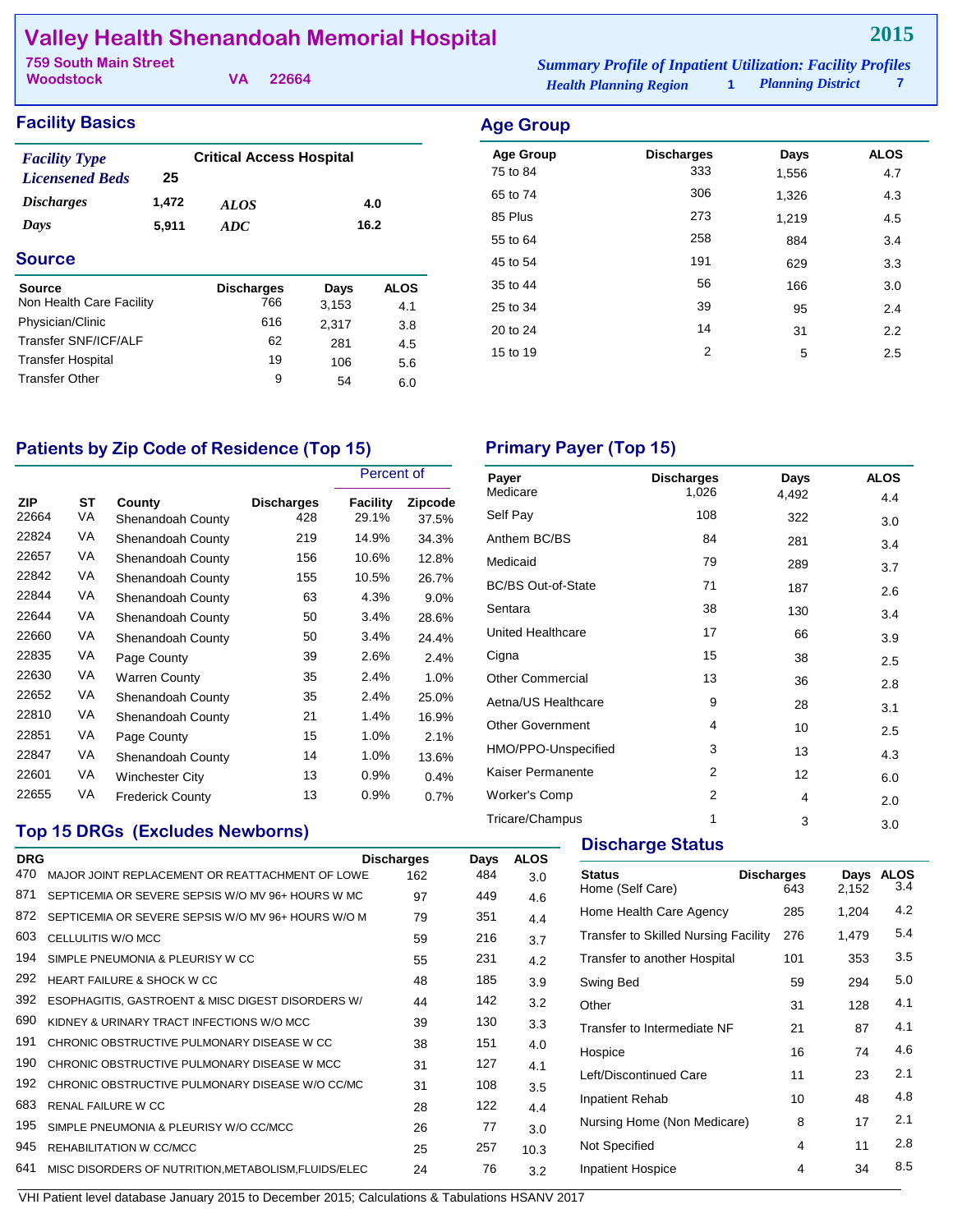# **Valley Health Warren Memorial Hospital**

| 1000 N. Shenandoah Avenu |          | <b>Summary Profile of Inpatient Utilization: Facility Profiles</b> |  |
|--------------------------|----------|--------------------------------------------------------------------|--|
| <b>Front Royal</b>       | VA 22630 | <b>Planning District</b><br><b>Health Planning Region</b>          |  |

| <b>Facility Basics</b>   |       |                   |                       |             |  |  |
|--------------------------|-------|-------------------|-----------------------|-------------|--|--|
| <b>Facility Type</b>     |       |                   | <b>Acute Hospital</b> |             |  |  |
| <b>Licensened Beds</b>   | 76    |                   |                       |             |  |  |
| <b>Discharges</b>        | 1,838 | <b>ALOS</b>       |                       | 3.5         |  |  |
| Days                     | 6.356 | ADC               |                       | 17.4        |  |  |
| <b>Source</b>            |       |                   |                       |             |  |  |
| <b>Source</b>            |       | <b>Discharges</b> | Days                  | <b>ALOS</b> |  |  |
| Non Health Care Facility |       | 1.393             | 4,993                 | 3.6         |  |  |
| Physician/Clinic         |       | 375               | 1.079                 | 2.9         |  |  |

Transfer SNF/ICF/ALF 61 254 4.2<br>Transfer Hospital 8 27 3.4 Transfer Hospital 8 27 3.4 Court/Law 1 3 3.0

| <b>Age Group</b> |                   |       |                  |
|------------------|-------------------|-------|------------------|
| <b>Age Group</b> | <b>Discharges</b> | Days  | <b>ALOS</b>      |
| 65 to 74         | 322               | 1,258 | 3.9              |
| 75 to 84         | 291               | 1,190 | 4.1              |
| 25 to 34         | 255               | 533   | 2.1              |
| 85 Plus          | 236               | 1,134 | 4.8              |
| 55 to 64         | 233               | 854   | 3.7              |
| 45 to 54         | 184               | 637   | 3.5              |
| 20 to 24         | 137               | 302   | 2.2              |
| 35 to 44         | 111               | 293   | 2.6              |
| 15 to 19         | 43                | 96    | $2.2\phantom{0}$ |
| $0$ to 4         | 16                | 42    | 2.6              |
| 5 to 9           | 7                 | 12    | 1.7              |

10 to 14 3 5 1.7

### Patients by Zip Code of Residence (Top 15) Primary Payer (Top 15)

|              |          |                                |                            | Percent of        |                         |
|--------------|----------|--------------------------------|----------------------------|-------------------|-------------------------|
| ZIP<br>22630 | ST<br>VA | County<br><b>Warren County</b> | <b>Discharges</b><br>1,141 | Facility<br>62.1% | <b>Zipcode</b><br>34.2% |
| 22657        | VA       | Shenandoah County              | 84                         | 4.6%              | 6.9%                    |
| 22642        | VA       | <b>Warren County</b>           | 65                         | 3.5%              | 21.0%                   |
| 22610        | VA       | <b>Warren County</b>           | 55                         | 3.0%              | 34.6%                   |
| 22664        | VA       | Shenandoah County              | 46                         | 2.5%              | 4.0%                    |
| 22655        | VA       | <b>Frederick County</b>        | 38                         | 2.1%              | 2.2%                    |
| 22645        | VA       | <b>Frederick County</b>        | 35                         | 1.9%              | 9.5%                    |
| 22835        | VA       | Page County                    | 32                         | 1.7%              | 2.0%                    |
| 22601        | VA       | <b>Winchester City</b>         | 22                         | 1.2%              | 0.7%                    |
| 22623        | VA       | Rappahannock County            | 20                         | 1.1%              | 27.8%                   |
| 22824        | VA       | Shenandoah County              | 19                         | 1.0%              | 3.0%                    |
| 22842        | VA       | Shenandoah County              | 19                         | 1.0%              | 3.3%                    |
| 22851        | VA       | Page County                    | 19                         | 1.0%              | 2.6%                    |
| 22602        | VA       | <b>Frederick County</b>        | 14                         | 0.8%              | 0.6%                    |
| 22644        | VA       | Shenandoah County              | 14                         | 0.8%              | 8.0%                    |

# **Top 15 DRGs (Excludes Newborns)**

| <b>DRG</b> |                                                    | <b>Discharges</b> | Days | <b>ALOS</b> |
|------------|----------------------------------------------------|-------------------|------|-------------|
| 775        | VAGINAL DELIVERY W/O COMPLICATING DIAGNOSES        | 186               | 327  | 1.8         |
| 871        | SEPTICEMIA OR SEVERE SEPSIS W/O MV 96+ HOURS W MC  | 90                | 440  | 4.9         |
| 872        | SEPTICEMIA OR SEVERE SEPSIS W/O MV 96+ HOURS W/O M | 74                | 306  | 4.1         |
| 191        | CHRONIC OBSTRUCTIVE PULMONARY DISEASE W CC         | 70                | 245  | 3.5         |
| 690        | KIDNEY & URINARY TRACT INFECTIONS W/O MCC          | 70                | 254  | 3.6         |
| 603        | CELLULITIS W/O MCC                                 | 62                | 234  | 3.8         |
| 190        | CHRONIC OBSTRUCTIVE PULMONARY DISEASE W MCC        | 60                | 319  | 5.3         |
| 766        | CESAREAN SECTION W/O CC/MCC                        | 58                | 131  | 2.3         |
| 765        | CESAREAN SECTION W CC/MCC                          | 57                | 136  | 2.4         |
| 292        | <b>HEART FAILURE &amp; SHOCK W CC</b>              | 56                | 211  | 3.8         |
| 392        | ESOPHAGITIS, GASTROENT & MISC DIGEST DISORDERS W/  | 56                | 179  | 3.2         |
| 192        | CHRONIC OBSTRUCTIVE PULMONARY DISEASE W/O CC/MC    | 55                | 202  | 3.7         |
| 194        | SIMPLE PNEUMONIA & PLEURISY W CC                   | 49                | 163  | 3.3         |
| 774        | VAGINAL DELIVERY W COMPLICATING DIAGNOSES          | 47                | 98   | 2.1         |
| 470        | MAJOR JOINT REPLACEMENT OR REATTACHMENT OF LOWE    | 42                | 152  | 3.6         |

| Payer                     | <b>Discharges</b> | Days  | <b>ALOS</b> |
|---------------------------|-------------------|-------|-------------|
| Medicare                  | 964               | 3,949 | 4.1         |
| Medicaid                  | 312               | 801   | 2.6         |
| Self Pay                  | 169               | 585   | 3.5         |
| <b>BC/BS Out-of-State</b> | 128               | 358   | 2.8         |
| Anthem BC/BS              | 110               | 277   | 2.5         |
| United Healthcare         | 40                | 88    | 2.2         |
| Aetna/US Healthcare       | 27                | 68    | 2.5         |
| Cigna                     | 27                | 90    | 3.3         |
| Sentara                   | 25                | 53    | 2.1         |
| <b>Other Commercial</b>   | 14                | 34    | 2.4         |
| Tricare/Champus           | 9                 | 22    | 2.4         |
| Kaiser Permanente         | 5                 | 8     | 1.6         |
| <b>Worker's Comp</b>      | 4                 | 16    | 4.0         |
| HMO/PPO-Unspecified       | 2                 | 4     | 2.0         |
| <b>Other Government</b>   | 2                 | 3     | 1.5         |

## **Discharge Status**

| <b>Discharges</b><br>1.156 | Days<br>3,301                                                                                                                             | <b>ALOS</b><br>2.9 |
|----------------------------|-------------------------------------------------------------------------------------------------------------------------------------------|--------------------|
| 259                        | 1,426                                                                                                                                     | 5.5                |
| 146                        | 647                                                                                                                                       | 4.4                |
| 128                        | 373                                                                                                                                       | 2.9                |
| 43                         | 115                                                                                                                                       | 2.7                |
| 28                         | 139                                                                                                                                       | 5.0                |
| 27                         | 98                                                                                                                                        | 3.6                |
| 18                         | 56                                                                                                                                        | 3.1                |
| 12                         | 94                                                                                                                                        | 7.8                |
| 6                          | 15                                                                                                                                        | 2.5                |
| 5                          | 8                                                                                                                                         | 1.6                |
| 5                          | 29                                                                                                                                        | 5.8                |
| 4                          | 15                                                                                                                                        | 3.8                |
|                            | <b>Transfer to Skilled Nursing Facility</b><br>Transfer to another Hospital<br>Transfer to Intermediate NF<br>Nursing Home (Non Medicare) |                    |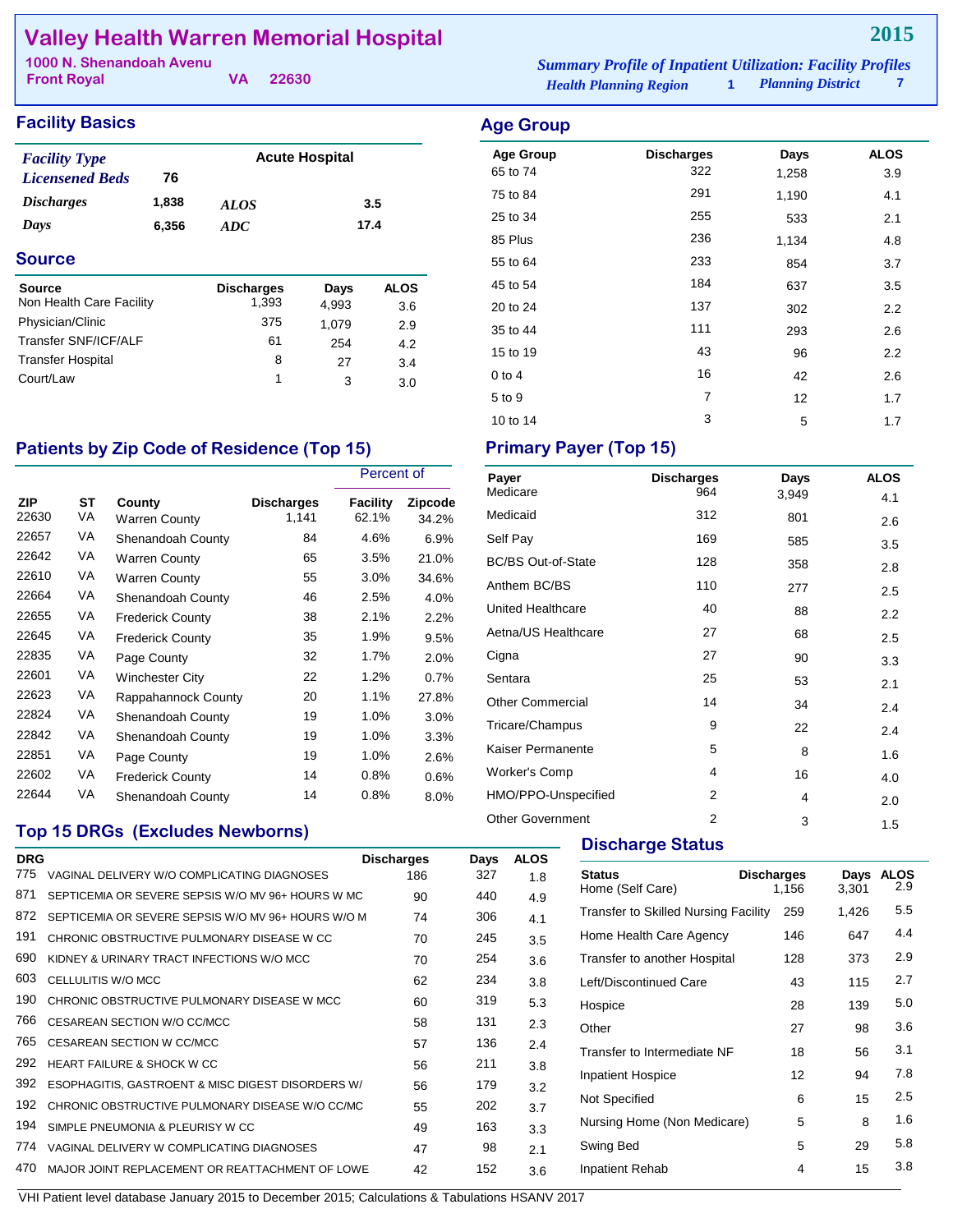# **Valley Health Winchester Medical Center**

**Winchester**

**VA 22601**

| <b>Facility Basics</b>                                |         |                       |              |             | <b>Age Group</b>             |
|-------------------------------------------------------|---------|-----------------------|--------------|-------------|------------------------------|
| <b>Facility Type</b><br><b>Licensened Beds</b><br>413 |         | <b>Acute Hospital</b> |              |             | <b>Age Group</b><br>65 to 74 |
| <i><b>Discharges</b></i>                              | 22,064  | <i>ALOS</i>           | 5.1<br>308.2 |             | 75 to 84                     |
| Days                                                  | 112,477 | ADC                   |              |             | 55 to 64                     |
|                                                       |         |                       |              |             | 45 to 54                     |
| <b>Source</b>                                         |         |                       |              | 25 to 34    |                              |
| Source                                                |         | <b>Discharges</b>     | Days         | <b>ALOS</b> | 85 Plus                      |
| Non Health Care Facility                              |         | 13,042                | 70,327       | 5.4         | 35 to 44                     |
| Physician/Clinic                                      |         | 5,535                 | 19.931       | 3.6         | 20 to 24                     |
| <b>Transfer Hospital</b>                              |         | 3,069                 | 19.317       | 6.3         |                              |
| Transfer SNF/ICF/ALF                                  |         | 257                   | 1,756        | 6.8         | 15 to 19                     |
| <b>Transfer Other</b>                                 |         | 125                   | 987          | 7.9         | $0$ to 4                     |

# Patients by Zip Code of Residence (Top 15) Primary Payer (Top 15)

Court/Law  $\begin{array}{cccc}\n 32 & 142 & 4.4 \\
 \text{Other} & 4 & 17 & 43\n \end{array}$ Other 2012 17 4.3

|                     |                 |                                  |                            | Percent of        |                         |
|---------------------|-----------------|----------------------------------|----------------------------|-------------------|-------------------------|
| <b>ZIP</b><br>22601 | <b>ST</b><br>VA | County<br><b>Winchester City</b> | <b>Discharges</b><br>2,679 | Facility<br>12.1% | <b>Zipcode</b><br>87.2% |
| 22602               | VA              | <b>Frederick County</b>          | 1,981                      | $9.0\%$           | 83.8%                   |
| 22603               | VA              | <b>Frederick County</b>          | 1,537                      | 7.0%              | 89.4%                   |
| 22655               | VA              | <b>Frederick County</b>          | 1,442                      | 6.5%              | 81.9%                   |
| 22630               | VA              | <b>Warren County</b>             | 1,368                      | 6.2%              | 41.0%                   |
| 22657               | VA              | Shenandoah County                | 784                        | 3.6%              | 64.4%                   |
| 25411               | WV              | Morgan County                    | 744                        | 3.4%              | 95.4%                   |
| 22611               | VA              | <b>Clarke County</b>             | 673                        | 3.1%              | 78.2%                   |
| 22664               | VA              | Shenandoah County                | 419                        | 1.9%              | 36.7%                   |
| 25414               | WV              | Jefferson County                 | 397                        | 1.8%              | 64.4%                   |
| 26757               | WV              | <b>Hampshire County</b>          | 378                        | 1.7%              | 94.7%                   |
| 22835               | VA              | Page County                      | 374                        | 1.7%              | 23.4%                   |
| 25428               | WV              | <b>Berkeley County</b>           | 345                        | 1.6%              | 85.8%                   |
| 26704               | WV              | Hampshire County                 | 336                        | 1.5%              | 92.3%                   |
| 25413               | WV              | <b>Berkeley County</b>           | 317                        | 1.4%              | 88.8%                   |

### **Top 15 DRGs (Excludes Newborns)**

| <b>DRG</b> |                                                   | <b>Discharges</b> | Days  | <b>ALOS</b> |
|------------|---------------------------------------------------|-------------------|-------|-------------|
| 775        | VAGINAL DELIVERY W/O COMPLICATING DIAGNOSES       | 1,300             | 2,692 | 2.1         |
| 885        | <b>PSYCHOSES</b>                                  | 980               | 5,922 | 6.0         |
| 470        | MAJOR JOINT REPLACEMENT OR REATTACHMENT OF LOWE   | 738               | 2,159 | 2.9         |
| 871        | SEPTICEMIA OR SEVERE SEPSIS W/O MV 96+ HOURS W MC | 651               | 5,031 | 7.7         |
| 766        | CESAREAN SECTION W/O CC/MCC                       | 422               | 1,187 | 2.8         |
| 945        | REHABILITATION W CC/MCC                           | 385               | 4,578 | 11.9        |
| 292        | HEART FAILURE & SHOCK W CC                        | 360               | 1,632 | 4.5         |
| 690        | KIDNEY & URINARY TRACT INFECTIONS W/O MCC         | 345               | 1,280 | 3.7         |
| 392        | ESOPHAGITIS, GASTROENT & MISC DIGEST DISORDERS W/ | 338               | 1,104 | 3.3         |
| 603        | CELLULITIS W/O MCC                                | 322               | 1,435 | 4.5         |
| 190        | CHRONIC OBSTRUCTIVE PULMONARY DISEASE W MCC       | 321               | 1,549 | 4.8         |
| 291        | <b>HEART FAILURE &amp; SHOCK W MCC</b>            | 302               | 2,098 | 7.0         |
| 247        | PERC CARDIOVASC PROC W DRUG-ELUTING STENT W/O MC  | 296               | 857   | 2.9         |
| 683        | RENAL FAILURE W.C.C.                              | 285               | 1,302 | 4.6         |
| 194        | SIMPLE PNEUMONIA & PLEURISY W CC                  | 282               | 1,179 | 4.2         |
|            |                                                   |                   |       |             |

*Health Planning Region* **1** *Planning District* **7 1840 Amherst Street** *Summary Profile of Inpatient Utilization: Facility Profiles*

| ັ                |                   |        |             |
|------------------|-------------------|--------|-------------|
| <b>Age Group</b> | <b>Discharges</b> | Days   | <b>ALOS</b> |
| 65 to 74         | 4,678             | 26,111 | 5.6         |
| 75 to 84         | 3,720             | 22,155 | 6.0         |
| 55 to 64         | 3,611             | 20,340 | 5.6         |
| 45 to 54         | 2,488             | 12,925 | 5.2         |
| 25 to 34         | 2,255             | 7,030  | 3.1         |
| 85 Plus          | 2,065             | 11,487 | 5.6         |
| 35 to 44         | 1,670             | 7,355  | 4.4         |
| 20 to 24         | 898               | 2,975  | 3.3         |
| 15 to 19         | 313               | 1,072  | 3.4         |
| $0$ to 4         | 236               | 617    | 2.6         |
| 5 to 9           | 78                | 236    | 3.0         |
| 10 to 14         | 52                | 174    | 3.3         |

| Payer                     | <b>Discharges</b> | Days   | <b>ALOS</b> |
|---------------------------|-------------------|--------|-------------|
| Medicare                  | 11,837            | 68,207 | 5.8         |
| Medicaid                  | 2,631             | 12,337 | 4.7         |
| <b>BC/BS Out-of-State</b> | 2,181             | 8,671  | 4.0         |
| Self Pay                  | 1,354             | 6,762  | 5.0         |
| Anthem BC/BS              | 1,264             | 5,234  | 4.1         |
| <b>Other Commercial</b>   | 560               | 2,255  | 4.0         |
| Sentara                   | 543               | 1,923  | 3.5         |
| United Healthcare         | 485               | 2,036  | 4.2         |
| Cigna                     | 471               | 1,895  | 4.0         |
| Aetna/US Healthcare       | 345               | 1,415  | 4.1         |
| Tricare/Champus           | 129               | 501    | 3.9         |
| <b>Other Government</b>   | 88                | 349    | 4.0         |
| <b>Worker's Comp</b>      | 72                | 376    | 5.2         |
| Jail/Detention            | 52                | 321    | 6.2         |
| HMO/PPO-Unspecified       | 33                | 112    | 3.4         |

#### **Discharge Status**

| <b>Status</b><br>Home (Self Care)          | <b>Discharges</b><br>13.745 | Days<br>50,417 | <b>ALOS</b><br>3.7 |
|--------------------------------------------|-----------------------------|----------------|--------------------|
| Home Health Care Agency                    | 2,918                       | 19,267         | 6.6                |
| Transfer to Skilled Nursing Facility 2,805 |                             | 24,305         | 8.7                |
| Other                                      | 631                         | 4,668          | 7.4                |
| <b>Inpatient Rehab</b>                     | 505                         | 4,337          | 8.6                |
| Transfer to another Hospital               | 404                         | 2,735          | 6.8                |
| Hospice                                    | 280                         | 2,012          | 7.2                |
| Left/Discontinued Care                     | 198                         | 501            | 2.5                |
| <b>Inpatient Hospice</b>                   | 158                         | 1,341          | 8.5                |
| Swing Bed                                  | 149                         | 1,299          | 8.7                |
| Nursing Home (Non Medicare)                | 118                         | 505            | 4.3                |
| Not Specified                              | 70                          | 364            | 5.2                |
| Transfer to Intermediate NF                | 58                          | 318            | 5.5                |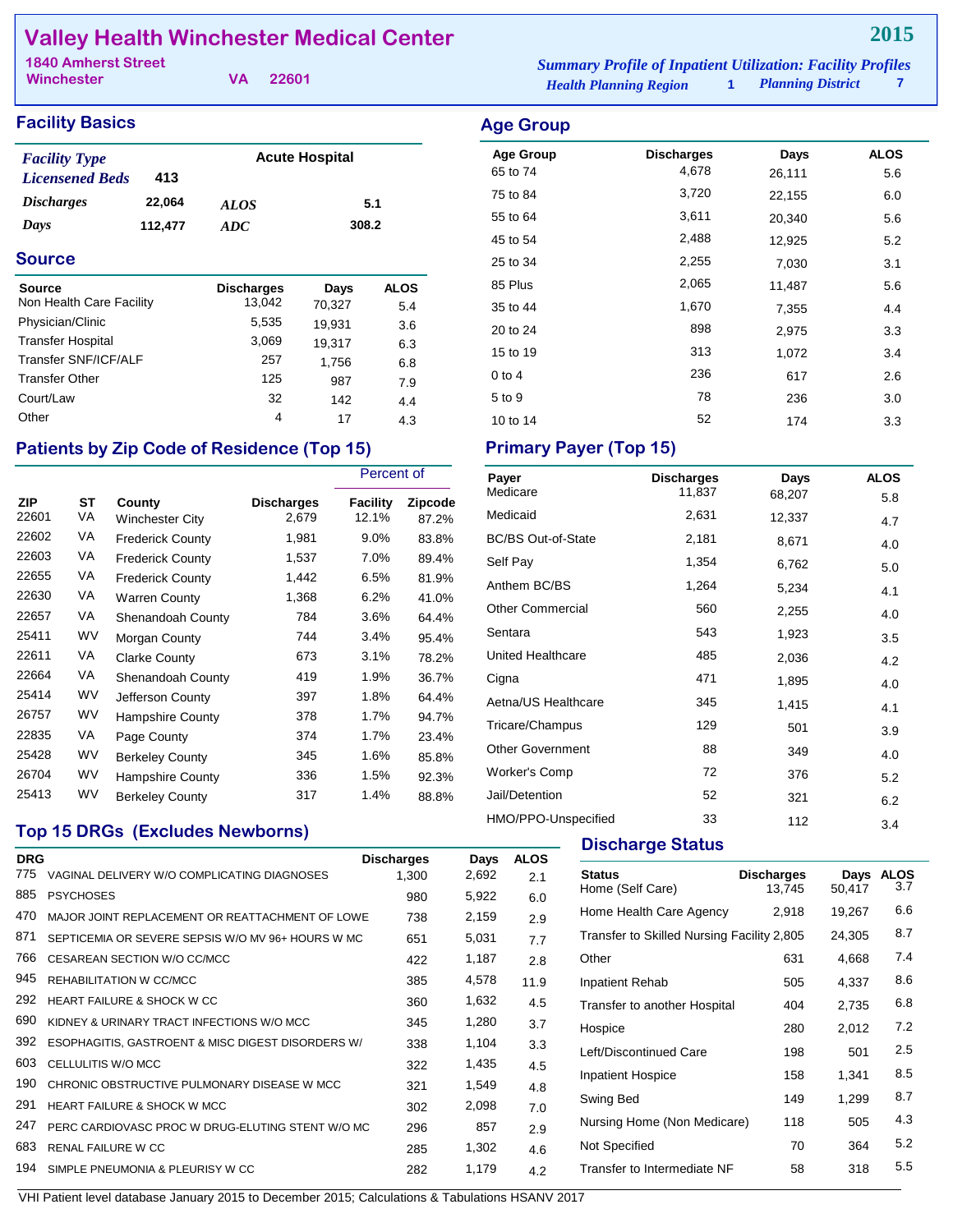# **Fauquier Health System - Hospital in Northern Virginia**

**VA 20186**

**Warrenton**

#### **Facility Basics Age Group Age Group**

| <b>Facility Type</b>     |        | <b>Acute Hospital</b> |        |             |
|--------------------------|--------|-----------------------|--------|-------------|
| <b>Licensened Beds</b>   | 97     |                       |        |             |
| <i><b>Discharges</b></i> | 4,929  | <i>ALOS</i>           |        | 3.6         |
| Days                     | 17,664 | 48.4<br>ADC           |        |             |
| <b>Source</b>            |        |                       |        |             |
| <b>Source</b>            |        | Discharges            | Days   | <b>ALOS</b> |
| Non Health Care Facility |        | 4.829                 | 17,207 | 3.6         |
| Transfer SNF/ICF/ALF     |        | 94                    | 425    | 4.5         |

Transfer Other 5 30 6.0 Transfer Hospital 1 2 2.0

| ngo oroap        |                   |       |             |
|------------------|-------------------|-------|-------------|
| <b>Age Group</b> | <b>Discharges</b> | Days  | <b>ALOS</b> |
| 65 to 74         | 933               | 3,595 | 3.9         |
| 75 to 84         | 872               | 3,691 | 4.2         |
| 55 to 64         | 718               | 2,575 | 3.6         |
| 25 to 34         | 657               | 1,624 | 2.5         |
| 85 Plus          | 573               | 2,502 | 4.4         |
| 45 to 54         | 532               | 2,073 | 3.9         |
| 35 to 44         | 339               | 875   | 2.6         |
| 20 to 24         | 211               | 486   | 2.3         |
| 15 to 19         | 51                | 137   | 2.7         |
| $0$ to $4$       | 35                | 87    | 2.5         |
| 5 to 9           | $\overline{7}$    | 16    | 2.3         |
| 10 to 14         | 1                 | 3     | 3.0         |

# Patients by Zip Code of Residence (Top 15) Primary Payer (Top 15)

|              |          |                                  |                            | Percent of        |                         |
|--------------|----------|----------------------------------|----------------------------|-------------------|-------------------------|
| ZIP<br>20186 | ST<br>VA | County<br><b>Fauquier County</b> | <b>Discharges</b><br>1,078 | Facility<br>21.9% | <b>Zipcode</b><br>67.9% |
| 20187        | VA       | <b>Fauquier County</b>           | 646                        | 13.1%             | 52.5%                   |
| 22712        | VA       | <b>Fauguier County</b>           | 452                        | 9.2%              | 54.3%                   |
| 22701        | VA       | <b>Culpeper County</b>           | 284                        | 5.8%              | 8.2%                    |
| 20106        | VA       | Rappahannock County              | 274                        | 5.6%              | 62.0%                   |
| 20115        | VA       | <b>Fauquier County</b>           | 251                        | 5.1%              | 55.3%                   |
| 20119        | VA       | <b>Fauquier County</b>           | 154                        | 3.1%              | 42.4%                   |
| 22734        | VA       | <b>Fauquier County</b>           | 154                        | 3.1%              | 55.0%                   |
| 22728        | VA       | <b>Fauquier County</b>           | 151                        | 3.1%              | 46.6%                   |
| 22724        | VA       | <b>Culpeper County</b>           | 109                        | 2.2%              | 51.2%                   |
| 22630        | VA       | <b>Warren County</b>             | 94                         | 1.9%              | 2.8%                    |
| 20198        | VA       | <b>Fauquier County</b>           | 84                         | 1.7%              | 44.2%                   |
| 22737        | VA       | <b>Culpeper County</b>           | 80                         | 1.6%              | 27.8%                   |
| 22742        | VA       | <b>Fauguier County</b>           | 78                         | 1.6%              | 48.4%                   |
| 20137        | VA       | <b>Fauguier County</b>           | 67                         | 1.4%              | 41.4%                   |

# **Top 15 DRGs (Excludes Newborns)**

|            |                                                    |                   |       |             | <b>Discr</b>  |
|------------|----------------------------------------------------|-------------------|-------|-------------|---------------|
| <b>DRG</b> |                                                    | <b>Discharges</b> | Days  | <b>ALOS</b> |               |
| 775        | VAGINAL DELIVERY W/O COMPLICATING DIAGNOSES        | 445               | 890   | 2.0         | <b>Status</b> |
| 470        | MAJOR JOINT REPLACEMENT OR REATTACHMENT OF LOWE    | 280               | 843   | 3.0         | Home (        |
| 871        | SEPTICEMIA OR SEVERE SEPSIS W/O MV 96+ HOURS W MC  | 229               | 1,300 | 5.7         | Home H        |
| 766        | CESAREAN SECTION W/O CC/MCC                        | 177               | 435   | 2.5         | Transfer      |
| 872        | SEPTICEMIA OR SEVERE SEPSIS W/O MV 96+ HOURS W/O M | 140               | 544   | 3.9         | Transfer      |
| 392        | ESOPHAGITIS, GASTROENT & MISC DIGEST DISORDERS W/  | 133               | 359   | 2.7         | Other         |
| 603        | CELLULITIS W/O MCC                                 | 95                | 314   | 3.3         | Hospice       |
| 194        | SIMPLE PNEUMONIA & PLEURISY W CC                   | 87                | 294   | 3.4         | Inpatien      |
| 292        | <b>HEART FAILURE &amp; SHOCK W CC</b>              | 85                | 372   | 4.4         | Inpatien      |
| 191        | CHRONIC OBSTRUCTIVE PULMONARY DISEASE W CC         | 78                | 245   | 3.1         |               |
| 690        | KIDNEY & URINARY TRACT INFECTIONS W/O MCC          | 77                | 277   | 3.6         | Transfer      |
| 192        | CHRONIC OBSTRUCTIVE PULMONARY DISEASE W/O CC/MC    | 72                | 194   | 2.7         | Left/Dis      |
| 765        | CESAREAN SECTION W CC/MCC                          | 68                | 185   | 2.7         | Other in      |
| 378        | G.I. HEMORRHAGE W CC                               | 66                | 224   | 3.4         | Long Te       |
| 190        | CHRONIC OBSTRUCTIVE PULMONARY DISEASE W MCC        | 65                | 243   | 3.7         | Nursing       |
|            |                                                    |                   |       |             |               |

| Payer                     | <b>Discharges</b> | Days   | <b>ALOS</b> |
|---------------------------|-------------------|--------|-------------|
| Medicare                  | 2,513             | 10,389 | 4.1         |
| Anthem BC/BS              | 886               | 2,609  | 2.9         |
| <b>BC/BS Out-of-State</b> | 328               | 955    | 2.9         |
| Self Pay                  | 307               | 956    | 3.1         |
| Medicaid                  | 237               | 817    | 3.5         |
| United Healthcare         | 153               | 441    | 2.9         |
| Cigna                     | 137               | 416    | 3.0         |
| Aetna/US Healthcare       | 133               | 375    | 2.8         |
| <b>Other Commercial</b>   | 114               | 372    | 3.3         |
| Tricare/Champus           | 35                | 116    | 3.3         |
| Hospice-Unspecified       | 18                | 34     | 1.9         |
| Unknown                   | 15                | 45     | 3.0         |
| Kaiser Permanente         | 14                | 32     | 2.3         |
| Sentara                   | 8                 | 22     | 2.8         |
| <b>Other Government</b>   | $\overline{7}$    | 30     | 4.3         |

#### **harge Status**

| <b>Status</b><br>Home (Self Care)           | <b>Discharges</b><br>2,844 | Days<br>7,681 | <b>ALOS</b><br>2.7 |
|---------------------------------------------|----------------------------|---------------|--------------------|
| Home Health Care Agency                     | 900                        | 3,575         | 4.0                |
| <b>Transfer to Skilled Nursing Facility</b> | 506                        | 3,150         | 6.2                |
| Transfer to another Hospital                | 217                        | 756           | 3.5                |
| Other                                       | 91                         | 376           | 4.1                |
| Hospice                                     | 79                         | 440           | 5.6                |
| Inpatient Rehab                             | 78                         | 351           | 4.5                |
| <b>Inpatient Hospice</b>                    | 61                         | 471           | 7.7                |
| Transfer to Intermediate NF                 | 61                         | 387           | 6.3                |
| Left/Discontinued Care                      | 38                         | 69            | 1.8                |
| Other institution                           | 38                         | 132           | 3.5                |
| Long Term Acute                             | 12                         | 254           | 21.2               |
| Nursing Home (Non Medicare)                 | 4                          | 22            | 5.5                |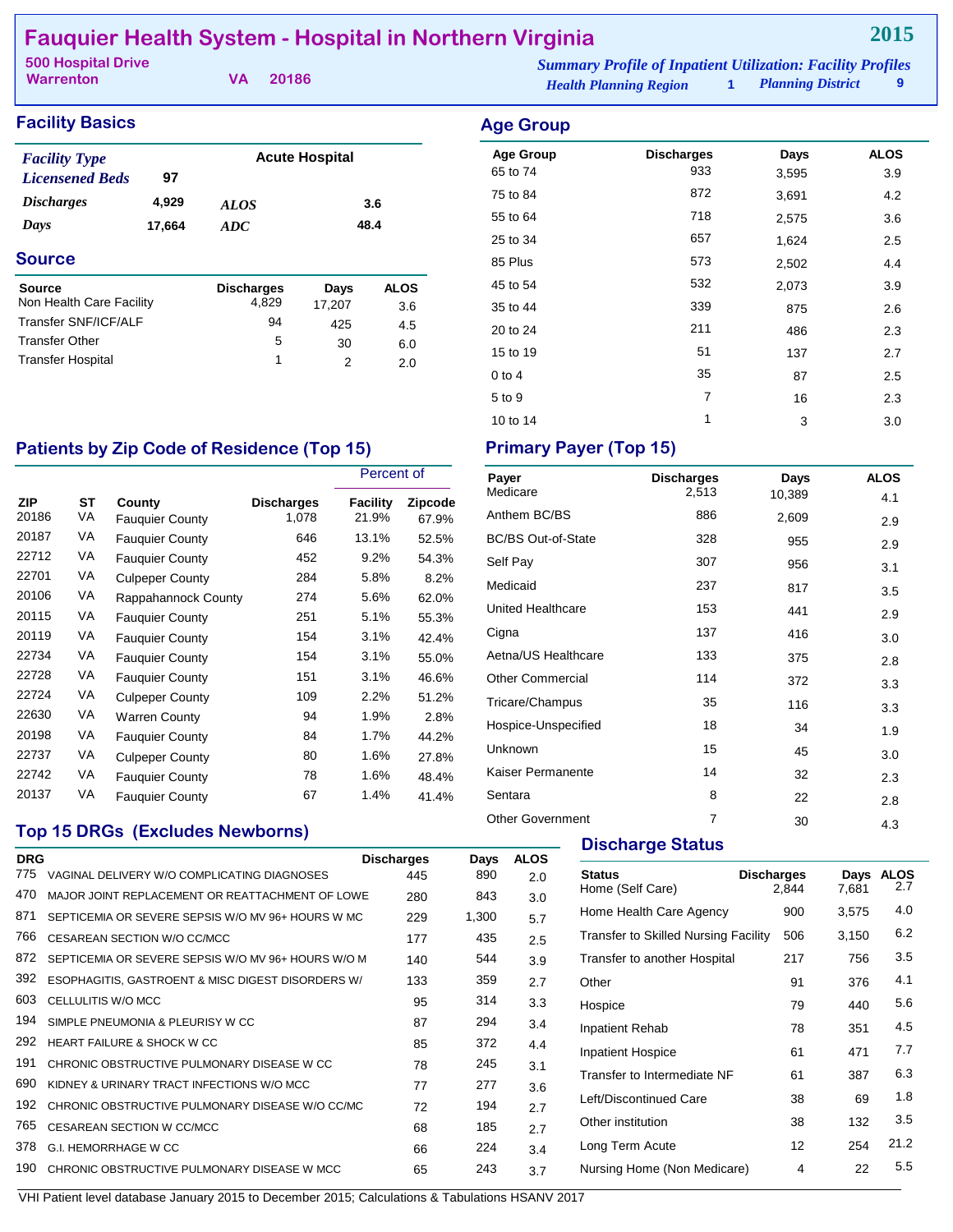# **UVA Culpeper Hospital**

**Culpeper**

**VA 22701**

## **Facility Basics Age Group**

| <b>Facility Type</b>     |        | <b>Acute Hospital</b> |      |  |
|--------------------------|--------|-----------------------|------|--|
| <b>Licensened Beds</b>   | 70     |                       |      |  |
| <i><b>Discharges</b></i> | 3.220  | <b>ALOS</b>           | 3.7  |  |
| Days                     | 11.993 | ADC.                  | 32.9 |  |

### **Source**

| <b>Source</b>            | <b>Discharges</b> | Days  | <b>ALOS</b> |
|--------------------------|-------------------|-------|-------------|
| Non Health Care Facility | 2,185             | 8,597 | 3.9         |
| Physician/Clinic         | 739               | 1.941 | 2.6         |
| <b>Transfer Other</b>    | 256               | 1,311 | 5.1         |
| Court/Law                | 19                | 73    | 3.8         |
| Transfer SNF/ICF/ALF     | 13                | 57    | 4.4         |
| Not Specified            | 6                 | 12    | 2.0         |
| <b>Transfer Hospital</b> | 1                 | 1     | 1.0         |

# Patients by Zip Code of Residence (Top 15) Primary Payer (Top 15)

|                     |          |                                  |                            | Percent of        |                  |
|---------------------|----------|----------------------------------|----------------------------|-------------------|------------------|
| <b>ZIP</b><br>22701 | ST<br>VA | County<br><b>Culpeper County</b> | <b>Discharges</b><br>1,574 | Facility<br>48.9% | Zipcode<br>45.4% |
| 22960               | VA       | Orange County                    | 387                        | 12.0%             | 29.9%            |
| 22508               | VA       | Orange County                    | 165                        | 5.1%              | 11.2%            |
| 22727               | VA       | <b>Madison County</b>            | 152                        | 4.7%              | 26.3%            |
| 22735               | VA       | <b>Culpeper County</b>           | 107                        | 3.3%              | 47.1%            |
| 22737               | VA       | <b>Culpeper County</b>           | 75                         | 2.3%              | 26.0%            |
| 22713               | VA       | <b>Culpeper County</b>           | 64                         | 2.0%              | 51.2%            |
| 22567               | VA       | Orange County                    | 62                         | 1.9%              | 20.7%            |
| 22733               | VA       | <b>Culpeper County</b>           | 42                         | 1.3%              | 34.1%            |
| 22542               | VA       | Orange County                    | 40                         | 1.2%              | 18.8%            |
| 22835               | VA       | Page County                      | 40                         | 1.2%              | 2.5%             |
| 22714               | VA       | <b>Culpeper County</b>           | 33                         | 1.0%              | 34.4%            |
| 22715               | VA       | <b>Madison County</b>            | 30                         | 0.9%              | 23.3%            |
| 22712               | VA       | <b>Fauguier County</b>           | 26                         | $0.8\%$           | 3.1%             |
| 22740               | VA       | Rappahannock County              | 23                         | 0.7%              | 16.7%            |

# **Top 15 DRGs (Excludes Newborns)**

| <b>DRG</b> |                                                      | <b>Discharges</b> | Days  | <b>ALOS</b> |
|------------|------------------------------------------------------|-------------------|-------|-------------|
| 871        | SEPTICEMIA OR SEVERE SEPSIS W/O MV 96+ HOURS W MC    | 275               | 1,391 | 5.1         |
| 775        | VAGINAL DELIVERY W/O COMPLICATING DIAGNOSES          | 246               | 492   | 2.0         |
| 470        | MAJOR JOINT REPLACEMENT OR REATTACHMENT OF LOWE      | 186               | 535   | 2.9         |
| 189        | PULMONARY EDEMA & RESPIRATORY FAILURE                | 130               | 462   | 3.5         |
| 193        | SIMPLE PNEUMONIA & PLEURISY W MCC                    | 118               | 528   | 4.5         |
| 291        | HEART FAILURE & SHOCK W MCC                          | 114               | 491   | 4.3         |
| 872        | SEPTICEMIA OR SEVERE SEPSIS W/O MV 96+ HOURS W/O M   | 85                | 296   | 3.5         |
| 774        | VAGINAL DELIVERY W COMPLICATING DIAGNOSES            | 70                | 147   | 2.1         |
| 641        | MISC DISORDERS OF NUTRITION, METABOLISM, FLUIDS/ELEC | 64                | 166   | 2.6         |
| 683        | <b>RENAL FAILURE W CC</b>                            | 61                | 199   | 3.3         |
| 766        | CESAREAN SECTION W/O CC/MCC                          | 57                | 139   | 2.4         |
| 392        | ESOPHAGITIS, GASTROENT & MISC DIGEST DISORDERS W/    | 56                | 155   | 2.8         |
| 194        | SIMPLE PNEUMONIA & PLEURISY W CC                     | 52                | 160   | 3.1         |
| 603        | CELLULITIS W/O MCC                                   | 50                | 173   | 3.5         |
| 292        | HEART FAILURE & SHOCK W CC                           | 47                | 171   | 3.6         |
|            |                                                      |                   |       |             |

*Health Planning Region* **1** *Planning District* **9 501 Sunset Lane PO Box 59** *Summary Profile of Inpatient Utilization: Facility Profiles*

| <b>Age Group</b> | <b>Discharges</b> | Days  | <b>ALOS</b> |
|------------------|-------------------|-------|-------------|
| 75 to 84         | 641               | 2,864 | 4.5         |
| 65 to 74         | 623               | 2,523 | 4.0         |
| 55 to 64         | 448               | 1,639 | 3.7         |
| 85 Plus          | 415               | 1,902 | 4.6         |
| 25 to 34         | 339               | 804   | 2.4         |
| 45 to 54         | 300               | 1,177 | 3.9         |
| 35 to 44         | 215               | 590   | 2.7         |
| 20 to 24         | 157               | 328   | 2.1         |
| 15 to 19         | 39                | 88    | 2.3         |
| $0$ to 4         | 28                | 51    | 1.8         |
| 10 to 14         | 8                 | 14    | 1.8         |
| 5 to 9           | 7                 | 13    | 1.9         |

| Payer                     | <b>Discharges</b> | Days  | <b>ALOS</b> |
|---------------------------|-------------------|-------|-------------|
| Medicare                  | 1,603             | 6,699 | 4.2         |
| Anthem BC/BS              | 413               | 1,308 | 3.2         |
| <b>Other Commercial</b>   | 323               | 1,352 | 4.2         |
| Medicaid                  | 306               | 926   | 3.0         |
| <b>BC/BS Out-of-State</b> | 137               | 423   | 3.1         |
| Self Pay                  | 115               | 303   | 2.6         |
| Unknown                   | 109               | 359   | 3.3         |
| United Healthcare         | 56                | 147   | 2.6         |
| Aetna/US Healthcare       | 55                | 164   | 3.0         |
| Cigna                     | 50                | 162   | 3.2         |
| Sentara                   | 22                | 48    | 2.2         |
| Tricare/Champus           | 10                | 32    | 3.2         |
| Hospice-Unspecified       | 9                 | 19    | 2.1         |
| HMO/PPO-Unspecified       | 3                 | 10    | 3.3         |
| Kaiser Permanente         | 3                 | 17    | 5.7         |

## **Discharge Status**

| <b>Status</b><br>Home (Self Care)           | <b>Discharges</b><br>1.794 | Days<br>5,255 | <b>ALOS</b><br>2.9 |
|---------------------------------------------|----------------------------|---------------|--------------------|
| <b>Transfer to Skilled Nursing Facility</b> | 553                        | 3,187         | 5.8                |
| Home Health Care Agency                     | 373                        | 1,476         | 4.0                |
| Transfer to another Hospital                | 228                        | 863           | 3.8                |
| Other                                       | 84                         | 421           | 5.0                |
| Transfer to Intermediate NF                 | 77                         | 424           | 5.5                |
| Left/Discontinued Care                      | 57                         | 84            | 1.5                |
| Hospice                                     | 31                         | 179           | 5.8                |
| Inpatient Rehab                             | 12                         | 72            | 6.0                |
| <b>Inpatient Hospice</b>                    | 7                          | 20            | 2.9                |
| Other institution                           | 3                          | 7             | 2.3                |
| Nursing Home (Non Medicare)                 | 1                          | 5             | 5.0                |
|                                             |                            |               |                    |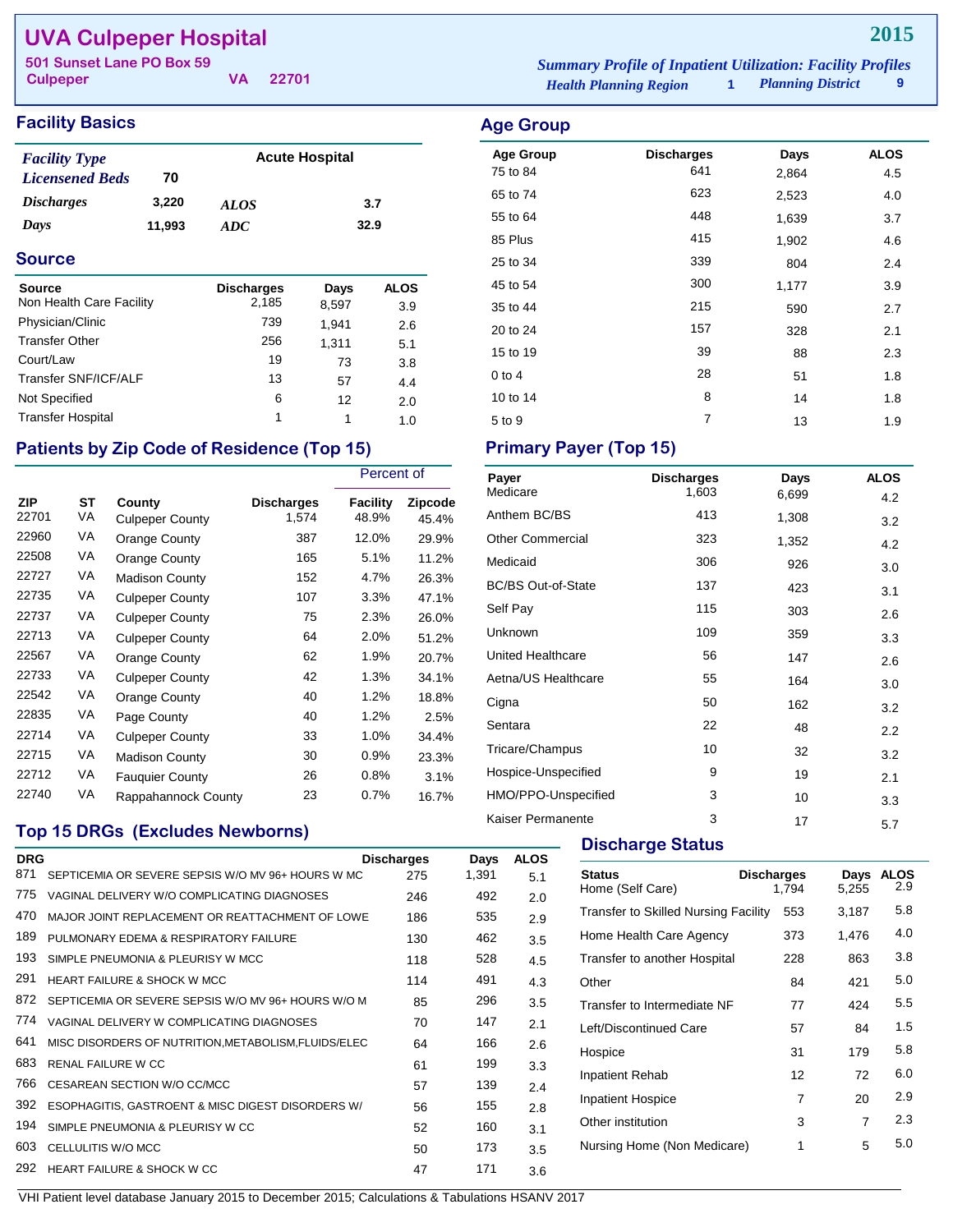# **Martha Jefferson Hospital**

**Charlottesville**

**VA 22911**

## **Facility Basics Age Group Age Group**

| <b>Facility Type</b>     |        | <b>Acute Hospital</b> |      |
|--------------------------|--------|-----------------------|------|
| <b>Licensened Beds</b>   | 166    |                       |      |
| <i><b>Discharges</b></i> | 9.283  | <b>ALOS</b>           | 3.5  |
| Days                     | 32,599 | ADC.                  | 89.3 |

#### **Source**

| <b>Source</b>            | <b>Discharges</b> | Days   | <b>ALOS</b> |
|--------------------------|-------------------|--------|-------------|
| Non Health Care Facility | 7,809             | 26,680 | 3.4         |
| Physician/Clinic         | 629               | 2,323  | 3.7         |
| Transfer SNF/ICF/ALF     | 472               | 2,267  | 4.8         |
| <b>Transfer Other</b>    | 363               | 1.294  | 3.6         |
| <b>Transfer Hospital</b> | 8                 | 25     | 3.1         |
| Court/Law                | 1                 | 8      | 8.0         |
| Other                    | 1                 | 2      | 2.0         |

## Patients by Zip Code of Residence (Top 15) Primary Payer (Top 15)

|                     |                 |                                   |                            | Percent of        |                  |
|---------------------|-----------------|-----------------------------------|----------------------------|-------------------|------------------|
| <b>ZIP</b><br>22901 | <b>ST</b><br>VA | County<br><b>Albemarle County</b> | <b>Discharges</b><br>1,108 | Facility<br>11.9% | Zipcode<br>38.1% |
| 22911               | VA              | <b>Albemarle County</b>           | 673                        | 7.2%              | 50.6%            |
| 22902               | VA              | <b>Albemarle County</b>           | 654                        | 7.0%              | 32.0%            |
| 22963               | VA              | <b>Fluvanna County</b>            | 639                        | 6.9%              | 47.7%            |
| 22903               | VA              | <b>Albemarle County</b>           | 613                        | 6.6%              | 27.8%            |
| 23093               | VA              | Louisa County                     | 476                        | 5.1%              | 36.4%            |
| 22968               | VA              | Greene County                     | 422                        | 4.5%              | 45.7%            |
| 24590               | VA              | <b>Fluvanna County</b>            | 419                        | 4.5%              | 48.2%            |
| 22942               | VA              | Louisa County                     | 410                        | 4.4%              | 46.5%            |
| 22973               | VA              | Greene County                     | 267                        | 2.9%              | 42.7%            |
| 22932               | VA              | <b>Albemarle County</b>           | 263                        | 2.8%              | 35.6%            |
| 22960               | VA              | Orange County                     | 242                        | 2.6%              | 18.7%            |
| 23117               | VA              | Louisa County                     | 229                        | 2.5%              | 20.0%            |
| 22974               | VA              | <b>Fluvanna County</b>            | 209                        | 2.3%              | 43.2%            |
| 22936               | VA              | <b>Albemarle County</b>           | 197                        | 2.1%              | 48.5%            |

## **Top 15 DRGs (Excludes Newborns)**

| <b>DRG</b> |                                                    | <b>Discharges</b> | Days  | <b>ALOS</b> |  |
|------------|----------------------------------------------------|-------------------|-------|-------------|--|
| 775        | VAGINAL DELIVERY W/O COMPLICATING DIAGNOSES        | 989               | 2,205 | 2.2         |  |
| 470        | MAJOR JOINT REPLACEMENT OR REATTACHMENT OF LOWE    | 667               | 1,485 | 2.2         |  |
| 871        | SEPTICEMIA OR SEVERE SEPSIS W/O MV 96+ HOURS W MC  | 592               | 3,092 | 5.2         |  |
| 766        | CESAREAN SECTION W/O CC/MCC                        | 323               | 1,015 | 3.1         |  |
| 872        | SEPTICEMIA OR SEVERE SEPSIS W/O MV 96+ HOURS W/O M | 305               | 1,104 | 3.6         |  |
| 765        | CESAREAN SECTION W CC/MCC                          | 191               | 719   | 3.8         |  |
| 292        | <b>HEART FAILURE &amp; SHOCK W CC</b>              | 172               | 649   | 3.8         |  |
| 774        | VAGINAL DELIVERY W COMPLICATING DIAGNOSES          | 171               | 414   | 2.4         |  |
| 683        | RENAL FAILURE W.C.C.                               | 138               | 417   | 3.0         |  |
| 392        | ESOPHAGITIS, GASTROENT & MISC DIGEST DISORDERS W/  | 136               | 401   | 3.0         |  |
| 378        | <b>G.I. HEMORRHAGE W CC</b>                        | 125               | 393   | 3.1         |  |
| 194        | SIMPLE PNEUMONIA & PLEURISY W CC                   | 115               | 365   | 3.2         |  |
| 291        | <b>HEART FAILURE &amp; SHOCK W MCC</b>             | 101               | 480   | 4.8         |  |
| 287        | CIRCULATORY DISORDERS EXCEPT AMI, W CARD CATH W/O  | 96                | 248   | 2.6         |  |
| 690        | KIDNEY & URINARY TRACT INFECTIONS W/O MCC          | 95                | 253   | 2.7         |  |
|            |                                                    |                   |       |             |  |

*Health Planning Region* **1** *Planning District* **10 500 Martha Jefferson Drive** *Summary Profile of Inpatient Utilization: Facility Profiles*

| <b>\ge Group</b> |                   |       |             |
|------------------|-------------------|-------|-------------|
| <b>Age Group</b> | <b>Discharges</b> | Days  | <b>ALOS</b> |
| 75 to 84         | 1,812             | 6,975 | 3.8         |
| 65 to 74         | 1,809             | 6,750 | 3.7         |
| 85 Plus          | 1,330             | 5,546 | 4.2         |
| 25 to 34         | 1,323             | 3,493 | 2.6         |
| 55 to 64         | 1,220             | 4,430 | 3.6         |
| 45 to 54         | 704               | 2,482 | 3.5         |
| 35 to 44         | 702               | 1,919 | 2.7         |
| 20 to 24         | 293               | 784   | 2.7         |
| 15 to 19         | 61                | 167   | 2.7         |
| $0$ to $4$       | 22                | 43    | 2.0         |
| 5 to 9           | 4                 | 6     | 1.5         |

10 to 14 1.3

| Payer                     | <b>Discharges</b> | Days   | <b>ALOS</b> |
|---------------------------|-------------------|--------|-------------|
| Medicare                  | 5,128             | 20,161 | 3.9         |
| Anthem BC/BS              | 1,409             | 4,307  | 3.1         |
| Medicaid                  | 765               | 2,355  | 3.1         |
| Aetna/US Healthcare       | 477               | 1,317  | 2.8         |
| Southern Health           | 451               | 1,250  | 2.8         |
| Self Pay                  | 314               | 999    | 3.2         |
| Sentara                   | 178               | 550    | 3.1         |
| <b>United Healthcare</b>  | 162               | 445    | 2.8         |
| Cigna                     | 147               | 421    | 2.9         |
| Tricare/Champus           | 112               | 316    | 2.8         |
| <b>Other Commercial</b>   | 47                | 178    | 3.8         |
| <b>Other Government</b>   | 47                | 166    | 3.5         |
| HMO/PPO-Unspecified       | 23                | 55     | 2.4         |
| Worker's Comp             | 14                | 46     | 3.3         |
| <b>BC/BS Out-of-State</b> | 4                 | 20     | 5.0         |

#### **Discharge Status**

| <b>Status</b><br>Home (Self Care)          | <b>Discharges</b><br>5,391 | Days<br>14,817 | <b>ALOS</b><br>2.8 |
|--------------------------------------------|----------------------------|----------------|--------------------|
| Home Health Care Agency                    | 1,726                      | 6,483          | 3.8                |
| Transfer to Skilled Nursing Facility 1,010 |                            | 5,545          | 5.5                |
| <b>Inpatient Rehab</b>                     | 317                        | 1,713          | 5.4                |
| Other                                      | 221                        | 1,238          | 5.6                |
| Transfer to Intermediate NF                | 186                        | 736            | 4.0                |
| Hospice                                    | 166                        | 990            | 6.0                |
| Transfer to another Hospital               | 152                        | 426            | 2.8                |
| Inpatient Hospice                          | 54                         | 388            | 7.2                |
| Left/Discontinued Care                     | 46                         | 115            | 2.5                |
| Long Term Acute                            | 6                          | 117            | 19.5               |
| Not Specified                              | 4                          | 14             | 3.5                |
| Nursing Home (Non Medicare)                | 4                          | 17             | 4.3                |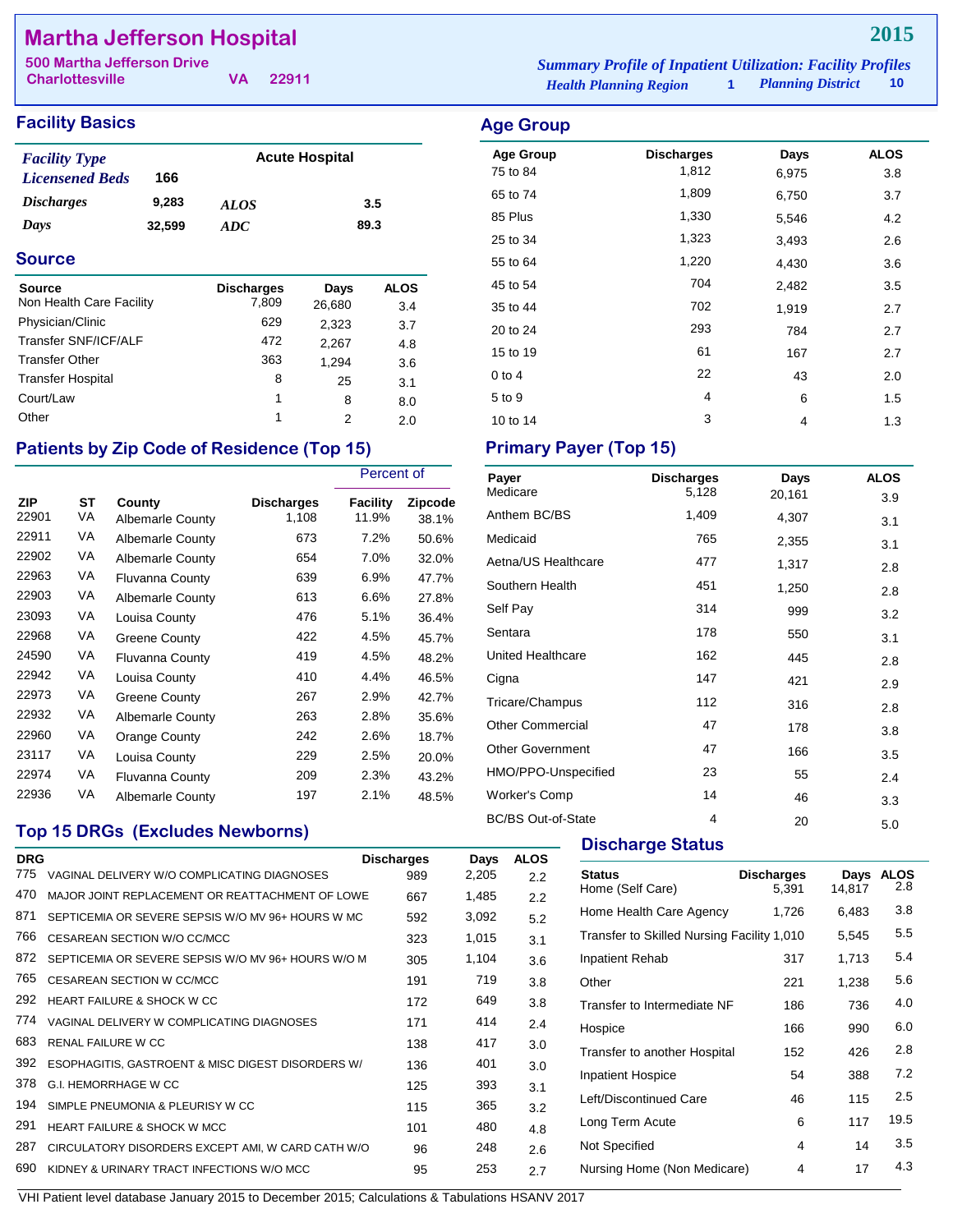# **University of Virginia Medical Center**

**Charlottesville**

**VA 22908**

#### **Facility Basics Age Group**

| <b>Facility Type</b>     |         |             | <b>Acute Hospital</b> |
|--------------------------|---------|-------------|-----------------------|
| <b>Licensened Beds</b>   | 557     |             |                       |
| <i><b>Discharges</b></i> | 27,096  | <b>ALOS</b> | 5.6                   |
| Days                     | 152,636 | ADC.        | 418.2                 |

#### **Source**

| <b>Source</b>            | <b>Discharges</b> | Days    | <b>ALOS</b> |
|--------------------------|-------------------|---------|-------------|
| Non Health Care Facility | 19,384            | 100,502 | 5.2         |
| <b>Transfer Hospital</b> | 4,261             | 34,674  | 8.1         |
| Physician/Clinic         | 2,758             | 12,325  | 4.5         |
| Transfer SNF/ICF/ALF     | 464               | 3,587   | 7.7         |
| Not Specified            | 183               | 1,358   | 7.4         |
| Court/Law                | 45                | 184     | 4.1         |
| <b>Transfer Other</b>    | 1                 | 6       | 6.0         |

## Patients by Zip Code of Residence (Top 15) Primary Payer (Top 15)

|                     |          |                                   |                            | Percent of              |                  |
|---------------------|----------|-----------------------------------|----------------------------|-------------------------|------------------|
| <b>ZIP</b><br>22901 | ST<br>VA | County<br><b>Albemarle County</b> | <b>Discharges</b><br>1,529 | <b>Facility</b><br>5.6% | Zipcode<br>52.5% |
| 22903               | VA       | <b>Albemarle County</b>           | 1,348                      | 5.0%                    | 61.2%            |
| 22902               | VA       | <b>Albemarle County</b>           | 1,168                      | 4.3%                    | 57.2%            |
| 22701               | VA       | <b>Culpeper County</b>            | 842                        | 3.1%                    | 24.3%            |
| 22980               | VA       | Waynesboro City                   | 749                        | 2.8%                    | 20.2%            |
| 24401               | VA       | <b>Staunton City</b>              | 749                        | 2.8%                    | 16.3%            |
| 22963               | VA       | Fluvanna County                   | 583                        | 2.2%                    | 43.5%            |
| 23093               | VA       | Louisa County                     | 545                        | 2.0%                    | 41.7%            |
| 22911               | VA       | <b>Albemarle County</b>           | 532                        | 2.0%                    | 40.0%            |
| 22960               | VA       | Orange County                     | 449                        | 1.7%                    | 34.6%            |
| 22968               | VA       | Greene County                     | 412                        | 1.5%                    | 44.6%            |
| 22932               | VA       | <b>Albemarle County</b>           | 408                        | 1.5%                    | 55.2%            |
| 24590               | VA       | <b>Fluvanna County</b>            | 378                        | 1.4%                    | 43.5%            |
| 22942               | VA       | Louisa County                     | 362                        | 1.3%                    | 41.0%            |
| 22801               | VA       | Harrisonburg City                 | 333                        | 1.2%                    | 11.3%            |

### **Top 15 DRGs (Excludes Newborns)**

| <b>DRG</b><br>470 | MAJOR JOINT REPLACEMENT OR REATTACHMENT OF LOWE    | <b>Discharges</b><br>863 | Days<br>2,267 | <b>ALOS</b><br>2.6 |
|-------------------|----------------------------------------------------|--------------------------|---------------|--------------------|
| 775               | VAGINAL DELIVERY W/O COMPLICATING DIAGNOSES        | 768                      | 2,157         | 2.8                |
| 871               | SEPTICEMIA OR SEVERE SEPSIS W/O MV 96+ HOURS W MC  | 704                      | 5,237         | 7.4                |
| 885               | <b>PSYCHOSES</b>                                   | 622                      | 5,359         | 8.6                |
| 101               | SEIZURES W/O MCC                                   | 453                      | 1,636         | 3.6                |
| 872               | SEPTICEMIA OR SEVERE SEPSIS W/O MV 96+ HOURS W/O M | 389                      | 1,786         | 4.6                |
| 460               | SPINAL FUSION EXCEPT CERVICAL W/O MCC              | 386                      | 1,814         | 4.7                |
| 392               | ESOPHAGITIS, GASTROENT & MISC DIGEST DISORDERS W/  | 339                      | 1,067         | 3.1                |
| 765               | CESAREAN SECTION W CC/MCC                          | 291                      | 1,431         | 4.9                |
| 897               | ALCOHOL/DRUG ABUSE OR DEPENDENCE W/O REHABILITA    | 272                      | 1,074         | 4.0                |
| 766               | CESAREAN SECTION W/O CC/MCC                        | 265                      | 871           | 3.3                |
| 292               | HEART FAILURE & SHOCK W CC                         | 263                      | 1,370         | 5.2                |
| 847               | CHEMOTHERAPY W/O ACUTE LEUKEMIA AS SECONDARY DI    | 263                      | 1,103         | 4.2                |
| 027               | CRANIOTOMY & ENDOVASCULAR INTRACRANIAL PROCEDU     | 227                      | 692           | 3.0                |
| 287               | CIRCULATORY DISORDERS EXCEPT AMI, W CARD CATH W/O  | 224                      | 1,015         | 4.5                |
|                   |                                                    |                          |               |                    |

*Health Planning Region* **1** *Planning District* **10 J1215 Lee Street** *Summary Profile of Inpatient Utilization: Facility Profiles*

# Age Group **Discharges** Days ALOS 55 to 64 5,109 31,979 6.3 65 to 74 4,910 30,333 6.2 45 to 54 3,763 20,755 5.5 75 to 84 **3,010** 17,180 5.7 25 to 34 2,661 12,175 4.6 35 to 44 2,592 13,539 5.2 20 to 24 1,158 5,662 4.9 85 Plus 1,138 5,924 5.2 0 to 4 1,066 7,446 7.0 15 to 19 10 10 11 12 13,854 15 to 19 12 13,854 15 16 17 17 18 18 19 19 19 19 19 1 10 to 14 **474** 2,170 4.6 5 to 9 393 1,619 4.1

| Payer                   | <b>Discharges</b> | Days   | <b>ALOS</b> |
|-------------------------|-------------------|--------|-------------|
| Medicare                | 11,073            | 66,188 | 6.0         |
| Medicaid                | 4,628             | 26,500 | 5.7         |
| Anthem BC/BS            | 4,588             | 24,724 | 5.4         |
| Self Pay                | 2,163             | 10,154 | 4.7         |
| Aetna/US Healthcare     | 1,273             | 5,698  | 4.5         |
| Southern Health         | 563               | 2,780  | 4.9         |
| <b>Other Commercial</b> | 548               | 3,247  | 5.9         |
| United Healthcare       | 447               | 2,476  | 5.5         |
| Cigna                   | 367               | 1,853  | 5.0         |
| Sentara                 | 357               | 2,011  | 5.6         |
| Tricare/Champus         | 245               | 1,171  | 4.8         |
| <b>Local Government</b> | 210               | 1,568  | 7.5         |
| <b>Other Government</b> | 208               | 1,504  | 7.2         |
| <b>Worker's Comp</b>    | 154               | 1,033  | 6.7         |
| Jail/Detention          | 80                | 513    | 6.4         |

#### **Discharge Status**

| <b>Status</b><br>Home (Self Care)          | <b>Discharges</b><br>16.155 | Days<br>62,890 | <b>ALOS</b><br>3.9 |
|--------------------------------------------|-----------------------------|----------------|--------------------|
| Home Health Care Agency                    | 5,309                       | 34,406         | 6.5                |
| Transfer to Skilled Nursing Facility 2,416 |                             | 21,388         | 8.8                |
| Inpatient Rehab                            | 1.345                       | 16,579         | 12.3               |
| Other                                      | 739                         | 7,510          | 10.2               |
| Hospice                                    | 279                         | 2,914          | 10.4               |
| Nursing Home (Non Medicare)                | 244                         | 2,306          | 9.4                |
| Not Specified                              | 159                         | 966            | 6.1                |
| Transfer to another Hospital               | 128                         | 1,361          | 10.6               |
| Left/Discontinued Care                     | 100                         | 289            | 2.9                |
| Other institution                          | 80                          | 739            | 9.2                |
| <b>Inpatient Hospice</b>                   | 73                          | 795            | 10.9               |
| Transfer to Intermediate NF                | 58                          | 308            | 5.3                |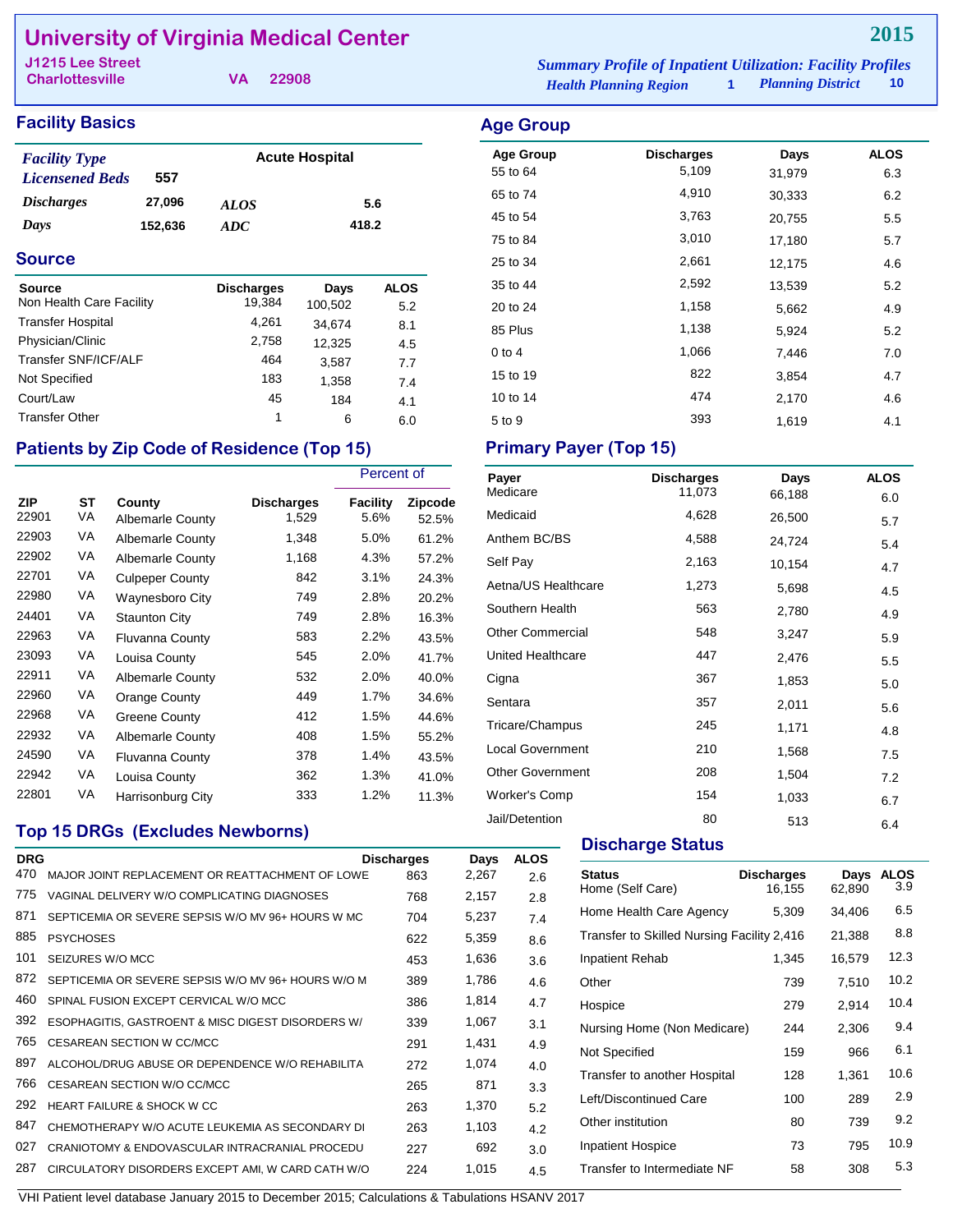# **UVA HealthSouth Rehabilitation Hospital**

| 515 Ray C. Hunt Drive  |  | <b>Summary Profile of Inpatient Utilization: Facility Profiles</b> |                               |                          |      |
|------------------------|--|--------------------------------------------------------------------|-------------------------------|--------------------------|------|
| <b>Charlottesville</b> |  | VA 22903                                                           | <b>Health Planning Region</b> | <b>Planning District</b> | - 10 |

## **Facility Basics Age Group**

| <b>Facility Type</b>     |        | <b>Rehabilitation Hospital</b> |        |             |
|--------------------------|--------|--------------------------------|--------|-------------|
| <b>Licensened Beds</b>   | 50     |                                |        |             |
| <i><b>Discharges</b></i> | 1,320  | <b>ALOS</b>                    |        | 12.0        |
| Days                     | 15,812 | ADC                            |        | 43.3        |
| <b>Source</b>            |        |                                |        |             |
| <b>Source</b>            |        | <b>Discharges</b>              | Days   | <b>ALOS</b> |
| <b>Transfer Hospital</b> |        | 1,313                          | 15,678 | 11.9        |
| Physician/Clinic         |        | 5                              | 86     | 17.2        |
| Non Health Care Facility |        | 1                              | 22     | 22.0        |
| Other                    |        | 1                              | 26     | 26.0        |

| $\sim$           |                   |       |             |
|------------------|-------------------|-------|-------------|
| <b>Age Group</b> | <b>Discharges</b> | Days  | <b>ALOS</b> |
| 65 to 74         | 379               | 4,421 | 11.7        |
| 75 to 84         | 364               | 4,298 | 11.8        |
| 55 to 64         | 220               | 2,628 | 11.9        |
| 85 Plus          | 169               | 2,040 | 12.1        |
| 45 to 54         | 104               | 1,440 | 13.8        |
| 35 to 44         | 40                | 485   | 12.1        |
| 25 to 34         | 22                | 217   | 9.9         |
| 20 to 24         | 13                | 140   | 10.8        |
| 15 to 19         | 8                 | 137   | 17.1        |
| 10 to 14         | 1                 | 6     | 6.0         |
|                  |                   |       |             |

# Patients by Zip Code of Residence (Top 15) **Primary Payer (Top 15)**

|                     |          |                                   |                          | Percent of       |                 |
|---------------------|----------|-----------------------------------|--------------------------|------------------|-----------------|
| <b>ZIP</b><br>22901 | ST<br>VA | County<br><b>Albemarle County</b> | <b>Discharges</b><br>129 | Facility<br>9.8% | Zipcode<br>4.4% |
| 22903               | VA       | <b>Albemarle County</b>           | 93                       | 7.0%             | 4.2%            |
| 22902               | VA       | <b>Albemarle County</b>           | 81                       | 6.1%             | 4.0%            |
| 22963               | VA       | <b>Fluvanna County</b>            | 64                       | 4.8%             | 4.8%            |
| 22911               | VA       | <b>Albemarle County</b>           | 49                       | 3.7%             | 3.7%            |
| 24401               | VA       | <b>Staunton City</b>              | 38                       | 2.9%             | 0.8%            |
| 22980               | VA       | Waynesboro City                   | 35                       | 2.7%             | 0.9%            |
| 24590               | VA       | <b>Fluvanna County</b>            | 32                       | 2.4%             | 3.7%            |
| 22701               | VA       | <b>Culpeper County</b>            | 29                       | 2.2%             | 0.8%            |
| 22932               | VA       | <b>Albemarle County</b>           | 29                       | 2.2%             | 3.9%            |
| 22942               | VA       | Louisa County                     | 28                       | 2.1%             | 3.2%            |
| 23093               | VA       | Louisa County                     | 28                       | 2.1%             | 2.1%            |
| 22968               | VA       | <b>Greene County</b>              | 26                       | 2.0%             | 2.8%            |
| 22973               | VA       | Greene County                     | 26                       | 2.0%             | 4.2%            |
| 22936               | VA       | <b>Albemarle County</b>           | 23                       | 1.7%             | 5.7%            |

| Payer                   | <b>Discharges</b> | Days           | <b>ALOS</b> |
|-------------------------|-------------------|----------------|-------------|
| Medicare                | 969               | 11,546         | 11.9        |
| Anthem BC/BS            | 139               | 1,713          | 12.3        |
| Medicaid                | 83                | 1,102          | 13.3        |
| Aetna/US Healthcare     | 39                | 391            | 10.0        |
| <b>Other Commercial</b> | 27                | 374            | 13.9        |
| Southern Health         | 14                | 171            | 12.2        |
| United Healthcare       | 12                | 184            | 15.3        |
| Cigna                   | 10                | 90             | 9.0         |
| Indigent/Charity        | 9                 | 81             | 9.0         |
| Sentara                 | 9                 | 88             | 9.8         |
| Tricare/Champus         | 4                 | 47             | 11.8        |
| Self Pay                | 2                 | 7              | 3.5         |
| HMO/PPO-Unspecified     | 1                 | 3              | 3.0         |
| <b>Other Government</b> | 1                 | 8              | 8.0         |
| Worker's Comp           | 1                 | $\overline{7}$ | 7.0         |
|                         |                   |                |             |

## **Top 15 DRGs (Excludes Newborns)**

| <b>DRG</b> |                                                | <b>Discharges</b> | Days   | <b>ALOS</b> |
|------------|------------------------------------------------|-------------------|--------|-------------|
| 945        | REHABILITATION W CC/MCC                        | 815               | 10,157 | 12.5        |
| 946        | REHABILITATION W/O CC/MCC                      | 173               | 1,739  | 10.1        |
| 560        | AFTERCARE, MUSCULOSKELETAL SYSTEM & CONNECTIVE | 51                | 581    | 11.4        |
| 949        | AFTERCARE W CC/MCC                             | 45                | 464    | 10.3        |
| 057        | DEGENERATIVE NERVOUS SYSTEM DISORDERS W/O MCC  | 41                | 547    | 13.3        |
| 559        | AFTERCARE, MUSCULOSKELETAL SYSTEM & CONNECTIVE | 22                | 294    | 13.4        |
| 561        | AFTERCARE, MUSCULOSKELETAL SYSTEM & CONNECTIVE | 21                | 201    | 9.6         |
| 552        | MEDICAL BACK PROBLEMS W/O MCC                  | 16                | 160    | 10.0        |
| 092        | OTHER DISORDERS OF NERVOUS SYSTEM W CC.        | 14                | 155    | 11.1        |
| 950        | AFTERCARE W/O CC/MCC                           | 14                | 97     | 6.9         |
| 551        | MEDICAL BACK PROBLEMS W MCC                    | 13                | 141    | 10.9        |
| 074        | CRANIAL & PERIPHERAL NERVE DISORDERS W/O MCC   | 11                | 94     | 8.6         |
| 091        | OTHER DISORDERS OF NERVOUS SYSTEM W MCC.       | 9                 | 132    | 14.7        |
| 056        | DEGENERATIVE NERVOUS SYSTEM DISORDERS W MCC    | 8                 | 212    | 26.5        |
| 052        | SPINAL DISORDERS & INJURIES W CC/MCC           | $\overline{7}$    | 153    | 21.9        |
|            |                                                |                   |        |             |

### **Discharge Status**

| <b>Status</b><br>Home Health Care Agency    | <b>Discharges</b><br>809 | Days<br>10.149 | ALOS<br>12.6 |
|---------------------------------------------|--------------------------|----------------|--------------|
| Home (Self Care)                            | 206                      | 2,110          | 10.2         |
| Transfer to another Hospital                | 172                      | 1.239          | 7.2          |
| <b>Transfer to Skilled Nursing Facility</b> | 129                      | 2.285          | 17.7         |
| Hospice                                     | 2                        | 19             | 9.5          |
| Other                                       | 1                        | 2              | 2.0          |
| Long Term Acute                             | 1                        | 8              | 8.0          |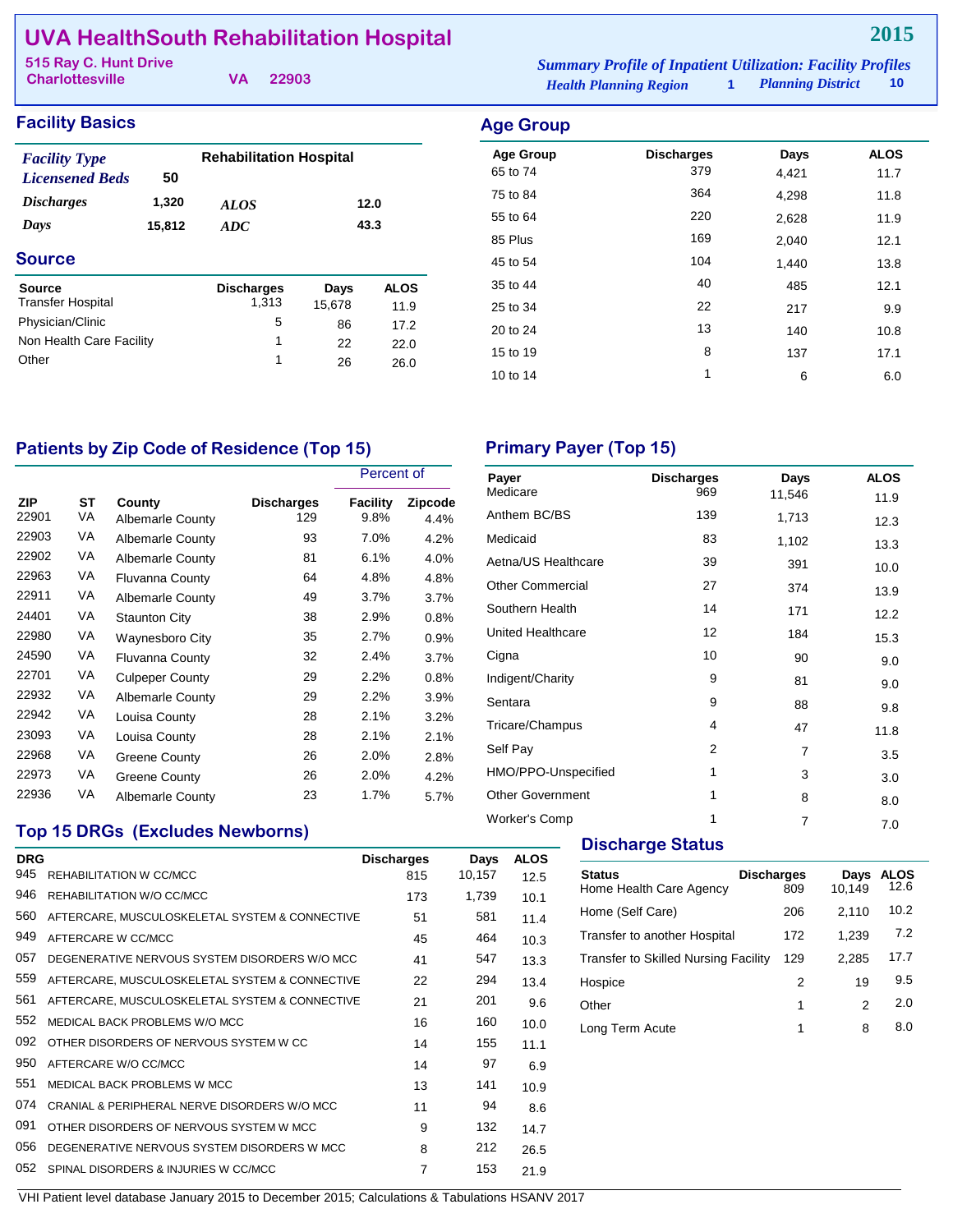# **UVA Transitional Care Hospital**

**Charlottesville**

| 2965 Ivy Road          |          | <b>Summary Profile of Inpatient Utilization: Facility Profiles</b> |                     |        |
|------------------------|----------|--------------------------------------------------------------------|---------------------|--------|
| <b>Charlottesville</b> | VA 22903 | <b>Health Planning Region</b>                                      | 1 Planning District | - 10 - |

| <b>Facility Basics</b> | <b>Age Group</b> |
|------------------------|------------------|
|                        |                  |

| <b>Facility Type</b><br><b>Licensened Beds</b> | 40     | Long Term Acute Care Hospital |                |                     |
|------------------------------------------------|--------|-------------------------------|----------------|---------------------|
| <i><b>Discharges</b></i>                       | 411    | <i>ALOS</i>                   |                | 28.3                |
| Days                                           | 11,615 | ADC                           |                | 31.8                |
| <b>Source</b>                                  |        |                               |                |                     |
| Source<br><b>Transfer Hospital</b>             |        | <b>Discharges</b><br>408      | Days<br>11,542 | <b>ALOS</b><br>28.3 |
| Non Health Care Facility                       |        | 3                             | 73             | 24.3                |

| Aye Group        |                   |       |             |
|------------------|-------------------|-------|-------------|
| <b>Age Group</b> | <b>Discharges</b> | Days  | <b>ALOS</b> |
| 65 to 74         | 128               | 3,484 | 27.2        |
| 55 to 64         | 85                | 2,162 | 25.4        |
| 75 to 84         | 59                | 1,801 | 30.5        |
| 45 to 54         | 51                | 1,606 | 31.5        |
| 35 to 44         | 43                | 1,265 | 29.4        |
| 25 to 34         | 20                | 667   | 33.4        |
| 85 Plus          | 14                | 323   | 23.1        |
| 20 to 24         | 9                 | 218   | 24.2        |
| 15 to 19         | 2                 | 89    | 44.5        |
|                  |                   |       |             |

# Patients by Zip Code of Residence (Top 15) **Primary Payer (Top 15)**

|                     |          |                                   |                         | Percent of       |                 |
|---------------------|----------|-----------------------------------|-------------------------|------------------|-----------------|
| <b>ZIP</b><br>22901 | SТ<br>VA | County<br><b>Albemarle County</b> | <b>Discharges</b><br>13 | Facility<br>3.2% | Zipcode<br>0.4% |
| 22980               | VA       | <b>Waynesboro City</b>            | 12                      | 2.9%             | 0.3%            |
| 22701               | VA       | <b>Culpeper County</b>            | 10                      | 2.4%             | 0.3%            |
| 22902               | VA       | <b>Albemarle County</b>           | 8                       | 1.9%             | 0.4%            |
| 22903               | VA       | <b>Albemarle County</b>           | 8                       | 1.9%             | 0.4%            |
| 22942               | VA       | Louisa County                     | 7                       | 1.7%             | 0.8%            |
| 22960               | VA       | Orange County                     | 7                       | 1.7%             | 0.5%            |
| 20186               | VA       | <b>Fauguier County</b>            | 6                       | 1.5%             | 0.4%            |
| 23936               | VA       | <b>Buckingham County</b>          | 6                       | 1.5%             | 0.8%            |
| 20119               | VA       | <b>Fauquier County</b>            | 5                       | 1.2%             | 1.4%            |
| 22727               | VA       | <b>Madison County</b>             | 5                       | 1.2%             | 0.9%            |
| 22824               | VA       | Shenandoah County                 | 5                       | 1.2%             | 0.8%            |
| 24401               | VA       | <b>Staunton City</b>              | 5                       | 1.2%             | 0.1%            |
| 24441               | VA       | Rockingham County                 | 5                       | 1.2%             | 0.7%            |
| 24553               | VA       | <b>Amherst County</b>             | 5                       | 1.2%             | 2.1%            |

| Payer                     | <b>Discharges</b> | Days  | <b>ALOS</b> |
|---------------------------|-------------------|-------|-------------|
| Medicare                  | 254               | 7,268 | 28.6        |
| Anthem BC/BS              | 59                | 1,373 | 23.3        |
| Medicaid                  | 49                | 1,640 | 33.5        |
| Self Pay                  | 11                | 298   | 27.1        |
| Cigna                     | 7                 | 168   | 24.0        |
| United Healthcare         | 7                 | 278   | 39.7        |
| <b>Other Commercial</b>   | 6                 | 168   | 28.0        |
| Aetna/US Healthcare       | 5                 | 98    | 19.6        |
| <b>Worker's Comp</b>      | 4                 | 71    | 17.8        |
| Sentara                   | 3                 | 45    | 15.0        |
| <b>Other Government</b>   | 2                 | 65    | 32.5        |
| Southern Health           | 2                 | 91    | 45.5        |
| <b>BC/BS Out-of-State</b> | 1                 | 29    | 29.0        |
| Tricare/Champus           | 1                 | 23    | 23.0        |

## **Top 15 DRGs (Excludes Newborns)**

| <b>DRG</b> |                                                         | <b>Discharges</b> | Days  | <b>ALOS</b> |
|------------|---------------------------------------------------------|-------------------|-------|-------------|
| 207        | RESPIRATORY SYSTEM DIAGNOSIS W VENTILATOR SUPPOR        | 129               | 4,179 | 32.4        |
| 539        | OSTEOMYELITIS W MCC                                     | 30                | 1,148 | 38.3        |
| 189        | PULMONARY EDEMA & RESPIRATORY FAILURE                   | 28                | 783   | 28.0        |
| 919        | COMPLICATIONS OF TREATMENT W MCC                        | 23                | 690   | 30.0        |
| 208        | <b>RESPIRATORY SYSTEM DIAGNOSIS W VENTILATOR SUPPOR</b> | 19                | 172   | 9.1         |
| 920        | COMPLICATIONS OF TREATMENT W CC                         | 16                | 372   | 23.3        |
| 314        | OTHER CIRCULATORY SYSTEM DIAGNOSES W MCC                | 11                | 276   | 25.1        |
| 592        | SKIN UI CERS W MCC                                      | 9                 | 224   | 24.9        |
| 540        | OSTEOMYELITIS W CC                                      | 8                 | 203   | 25.4        |
| 682        | <b>RENAL FAILURE W MCC</b>                              | 8                 | 178   | 22.3        |
| 683        | <b>RENAL FAILURE W CC</b>                               | 8                 | 116   | 14.5        |
| 871        | SEPTICEMIA OR SEVERE SEPSIS W/O MV 96+ HOURS W MC       | 8                 | 238   | 29.8        |
| 177        | RESPIRATORY INFECTIONS & INFLAMMATIONS W MCC            | 6                 | 172   | 28.7        |
| 291        | <b>HEART FAILURE &amp; SHOCK W MCC</b>                  | 5                 | 97    | 19.4        |
| 394        | OTHER DIGESTIVE SYSTEM DIAGNOSES W CC                   | 5                 | 192   | 38.4        |
|            |                                                         |                   |       |             |

### **Discharge Status**

| <b>Status</b><br>Transfer to another Hospital | <b>Discharges</b><br>125 | Days<br>2.295 | ALOS<br>18.4 |
|-----------------------------------------------|--------------------------|---------------|--------------|
| <b>Transfer to Skilled Nursing Facility</b>   | 89                       | 3,400         | 38.2         |
| Home Health Care Agency                       | 69                       | 2.089         | 30.3         |
| Home (Self Care)                              | 54                       | 1,429         | 26.5         |
| Inpatient Rehab                               | 54                       | 1.860         | 34.4         |
| Other                                         | 10                       | 214           | 21.4         |
| Hospice                                       | 9                        | 324           | 36.0         |
| <b>Inpatient Hospice</b>                      | 1                        | 4             | 4.0          |
|                                               |                          |               |              |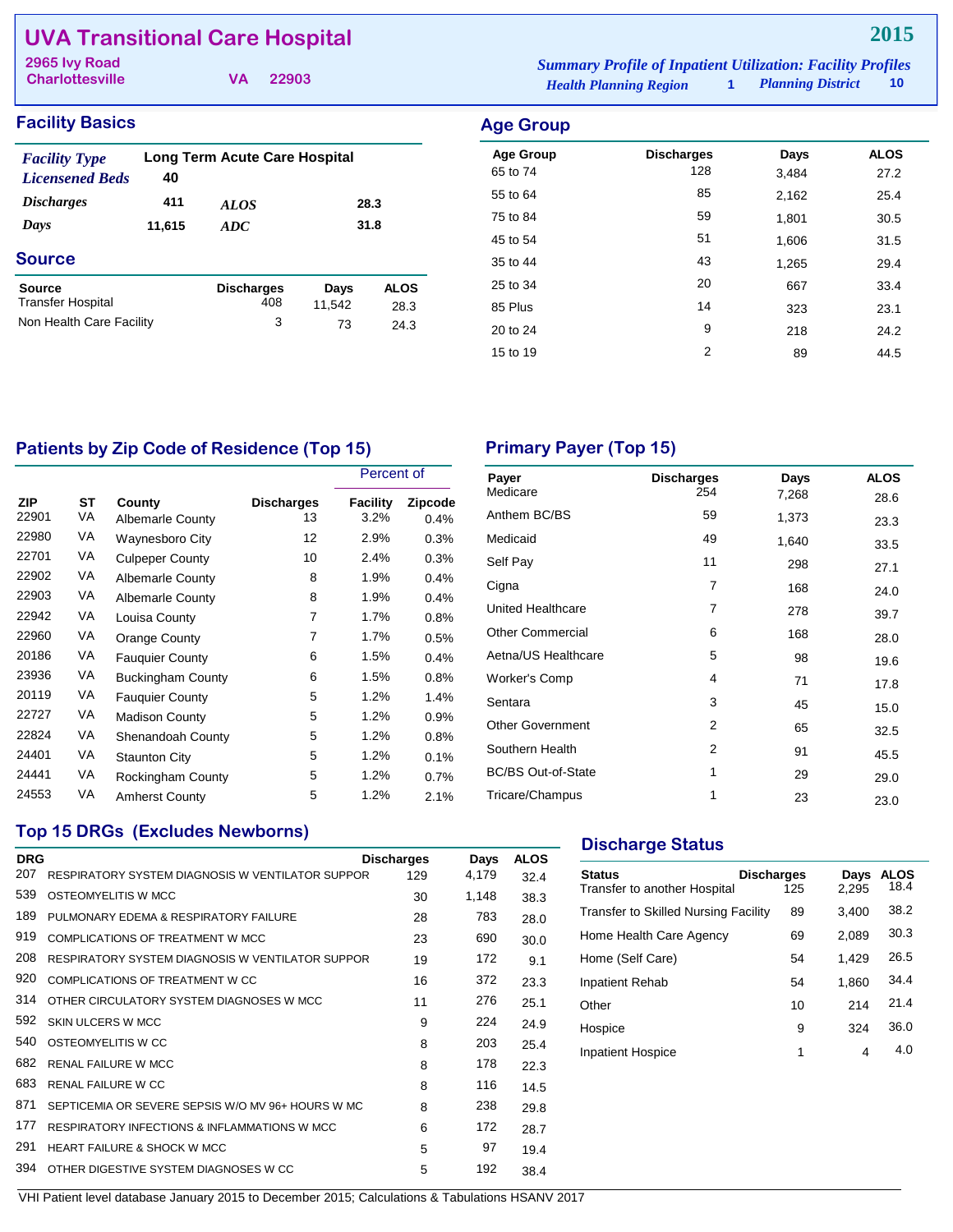# **HealthSouth Rehab Hospital of Fredericksburg**

| <b>300 Park Hill Drive</b> |  |          | <b>Summary Profile of Inpatient Utilization: Facility Profiles</b> |                     |      |
|----------------------------|--|----------|--------------------------------------------------------------------|---------------------|------|
| Fredericksburg             |  | VA 22401 | <b>Health Planning Region</b>                                      | 1 Planning District | - 16 |

## **Facility Basics Age Group**

| <b>Facility Type</b><br><b>Licensened Beds</b> | 52              | <b>Rehabilitation Hospital</b> |                |                     |  |
|------------------------------------------------|-----------------|--------------------------------|----------------|---------------------|--|
| <i><b>Discharges</b></i><br>Days               | 1,356<br>17,206 | <b>ALOS</b><br>ADC             | 12.7<br>47.1   |                     |  |
| <b>Source</b>                                  |                 |                                |                |                     |  |
| Source<br><b>Transfer Hospital</b>             |                 | <b>Discharges</b><br>1.341     | Days<br>16,965 | <b>ALOS</b><br>12.7 |  |
| Non Health Care Facility                       |                 | 5                              | 65             | 13.0                |  |
| <b>Transfer SNF/ICF/ALF</b>                    |                 | 5                              | 93             | 18.6                |  |
| Physician/Clinic                               |                 | 4                              | 59             | 14.8                |  |
| Other                                          |                 | 1                              | 24             | 24.0                |  |

| Aye Group        |                   |       |             |
|------------------|-------------------|-------|-------------|
| <b>Age Group</b> | <b>Discharges</b> | Days  | <b>ALOS</b> |
| 65 to 74         | 376               | 4,745 | 12.6        |
| 75 to 84         | 375               | 4.614 | 12.3        |
| 85 Plus          | 233               | 3,025 | 13.0        |
| 55 to 64         | 218               | 2,754 | 12.6        |
| 45 to 54         | 93                | 1,351 | 14.5        |
| 35 to 44         | 34                | 428   | 12.6        |
| 25 to 34         | 22                | 242   | 11.0        |
| 20 to 24         | 4                 | 33    | 8.3         |
| 15 to 19         | 1                 | 14    | 14.0        |
|                  |                   |       |             |

# Patients by Zip Code of Residence (Top 15) **Primary Payer (Top 15)**

|                     |          |                               |                          | Percent of               |                        |
|---------------------|----------|-------------------------------|--------------------------|--------------------------|------------------------|
| <b>ZIP</b><br>22407 | ST<br>VA | County<br>Spotsylvania County | <b>Discharges</b><br>204 | <b>Facility</b><br>15.0% | <b>Zipcode</b><br>3.5% |
| 22405               | VA       | <b>Stafford County</b>        | 109                      | 8.0%                     | 3.6%                   |
| 22401               | VA       | Fredericksburg City           | 91                       | 6.7%                     | $3.0\%$                |
| 22554               | VA       | <b>Stafford County</b>        | 90                       | 6.6%                     | 2.5%                   |
| 22406               | VA       | <b>Stafford County</b>        | 81                       | 6.0%                     | 3.5%                   |
| 22556               | VA       | <b>Stafford County</b>        | 75                       | 5.5%                     | 3.6%                   |
| 22408               | VA       | Spotsylvania County           | 74                       | 5.5%                     | 2.6%                   |
| 22508               | VA       | Orange County                 | 73                       | 5.4%                     | 4.9%                   |
| 22485               | VA       | King George County            | 65                       | 4.8%                     | 3.1%                   |
| 22551               | VA       | Spotsylvania County           | 64                       | 4.7%                     | 3.3%                   |
| 22553               | VA       | Spotsylvania County           | 57                       | 4.2%                     | 3.7%                   |
| 22443               | VA       | <b>Westmoreland County</b>    | 32                       | 2.4%                     | 2.7%                   |
| 22191               | VA       | <b>Prince William County</b>  | 26                       | 1.9%                     | 0.6%                   |
| 22546               | VA       | Caroline County               | 24                       | 1.8%                     | 1.5%                   |
| 22193               | VA       | <b>Prince William County</b>  | 23                       | 1.7%                     | 0.5%                   |

| Payer                   | <b>Discharges</b> | Days           | <b>ALOS</b> |
|-------------------------|-------------------|----------------|-------------|
| Medicare                | 1,009             | 12,588         | 12.5        |
| Anthem BC/BS            | 102               | 1,235          | 12.1        |
| <b>Other Commercial</b> | 47                | 555            | 11.8        |
| Tricare/Champus         | 45                | 556            | 12.4        |
| Indigent/Charity        | 38                | 793            | 20.9        |
| Aetna/US Healthcare     | 35                | 441            | 12.6        |
| Kaiser Permanente       | 19                | 233            | 12.3        |
| Medicaid                | 18                | 282            | 15.7        |
| United Healthcare       | 17                | 197            | 11.6        |
| Cigna                   | 10                | 108            | 10.8        |
| Worker's Comp           | 6                 | 71             | 11.8        |
| HMO/PPO-Unspecified     | 5                 | 103            | 20.6        |
| Self Pay                | $\overline{2}$    | 17             | 8.5         |
| <b>Other Government</b> | 1                 | $\overline{7}$ | 7.0         |
| Sentara                 | 1                 | 10             | 10.0        |
|                         |                   |                |             |

# **Top 15 DRGs (Excludes Newborns)**

| <b>DRG</b><br>945 |                                                   | <b>Discharges</b> | Days   | <b>ALOS</b> |  |
|-------------------|---------------------------------------------------|-------------------|--------|-------------|--|
|                   | REHABILITATION W CC/MCC                           | 771               | 10,207 | 13.2        |  |
| 946               | REHABILITATION W/O CC/MCC                         | 234               | 2,482  | 10.6        |  |
| 560               | AFTERCARE, MUSCULOSKELETAL SYSTEM & CONNECTIVE    | 50                | 682    | 13.6        |  |
| 092               | OTHER DISORDERS OF NERVOUS SYSTEM W CC            | 45                | 539    | 12.0        |  |
| 561               | AFTERCARE, MUSCULOSKELETAL SYSTEM & CONNECTIVE    | 45                | 495    | 11.0        |  |
| 091               | OTHER DISORDERS OF NERVOUS SYSTEM W MCC.          | 44                | 493    | 11.2        |  |
| 057               | DEGENERATIVE NERVOUS SYSTEM DISORDERS W/O MCC     | 39                | 572    | 14.7        |  |
| 093               | OTHER DISORDERS OF NERVOUS SYSTEM W/O CC/MCC      | 20                | 221    | 11.1        |  |
| 392               | ESOPHAGITIS, GASTROENT & MISC DIGEST DISORDERS W/ | 14                | 307    | 21.9        |  |
| 559               | AFTERCARE, MUSCULOSKELETAL SYSTEM & CONNECTIVE    | 13                | 198    | 15.2        |  |
| 552               | MEDICAL BACK PROBLEMS W/O MCC                     | 9                 | 85     | 9.4         |  |
| 056               | DEGENERATIVE NERVOUS SYSTEM DISORDERS W MCC       | 8                 | 112    | 14.0        |  |
| 191               | CHRONIC OBSTRUCTIVE PULMONARY DISEASE W CC        | $\overline{7}$    | 88     | 12.6        |  |
| 949               | AFTERCARE W CC/MCC                                | 6                 | 69     | 11.5        |  |
| 055               | NERVOUS SYSTEM NEOPLASMS W/O MCC                  | 4                 | 51     | 12.8        |  |

## **Discharge Status**

| 176<br>148<br>84 | 1,861<br>1,132 | 10.6<br>7.7 |
|------------------|----------------|-------------|
|                  |                |             |
|                  |                |             |
|                  | 1,673          | 19.9        |
| 15               | 178            | 11.9        |
| 9                | 25             | 2.8         |
| 2                | 28             | 14.0        |
| 1                | 15             | 15.0        |
| 1                | 16             | 16.0        |
| 1                | 9              | 9.0         |
|                  |                |             |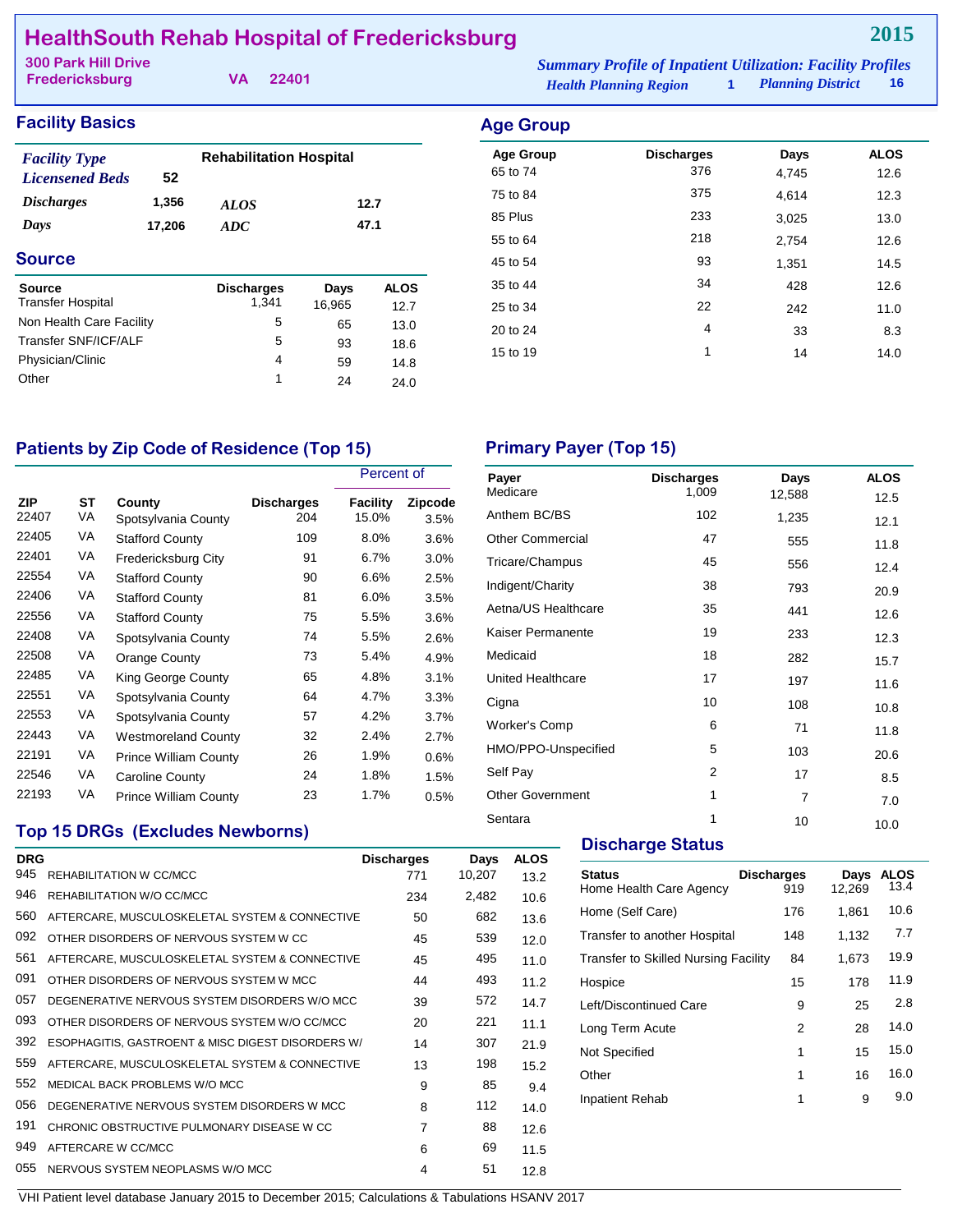# **Mary Washington Hospital**

**Fredericksburg**

**VA 22401**

#### **Facility Basics Age Group Age Group**

| <b>Facility Type</b>     |        | <b>Acute Hospital</b> |       |  |
|--------------------------|--------|-----------------------|-------|--|
| <b>Licensened Beds</b>   | 428    |                       |       |  |
| <i><b>Discharges</b></i> | 21,460 | <b>ALOS</b>           | 4.5   |  |
| Days                     | 97,152 | ADC.                  | 266.2 |  |

#### **Source**

| <b>Source</b><br>Non Health Care Facility | <b>Discharges</b><br>21,266 | Days<br>96,022 | <b>ALOS</b><br>4.5 |
|-------------------------------------------|-----------------------------|----------------|--------------------|
| <b>Transfer Hospital</b>                  | 152                         | 905            | 6.0                |
| <b>Transfer Other</b>                     | 17                          | 97             | 5.7                |
| Other                                     | 10                          | 32             | 3.2                |
| Not Specified                             | 9                           | 63             | 7.0                |
| Court/Law                                 | 2                           | 3              | 1.5                |
| Physician/Clinic                          | 2                           | 17             | 8.5                |

## Patients by Zip Code of Residence (Top 15) Primary Payer (Top 15)

|                     |          |                               |                     | Percent of        |                  |
|---------------------|----------|-------------------------------|---------------------|-------------------|------------------|
| <b>ZIP</b><br>22407 | ST<br>VA | County<br>Spotsylvania County | Discharges<br>3,686 | Facility<br>17.2% | Zipcode<br>62.4% |
| 22401               | VA       | Fredericksburg City           | 2,227               | 10.4%             | 73.3%            |
| 22405               | VA       | <b>Stafford County</b>        | 2,079               | 9.7%              | 68.6%            |
| 22408               | VA       | Spotsylvania County           | 1,551               | 7.2%              | 54.9%            |
| 22406               | VA       | <b>Stafford County</b>        | 1,463               | 6.8%              | 63.8%            |
| 22485               | VA       | King George County            | 1,458               | 6.8%              | 68.5%            |
| 22554               | VA       | <b>Stafford County</b>        | 1,094               | 5.1%              | 30.0%            |
| 22551               | VA       | Spotsylvania County           | 1,087               | 5.1%              | 55.2%            |
| 22553               | VA       | Spotsylvania County           | 806                 | 3.8%              | 52.9%            |
| 22443               | VA       | Westmoreland County           | 802                 | 3.7%              | 67.9%            |
| 22508               | VA       | Orange County                 | 802                 | 3.7%              | 54.3%            |
| 22556               | VA       | <b>Stafford County</b>        | 665                 | 3.1%              | 31.8%            |
| 22546               | VA       | Caroline County               | 409                 | 1.9%              | 25.6%            |
| 22580               | VA       | Caroline County               | 309                 | 1.4%              | 45.6%            |
| 22427               | VA       | Caroline County               | 203                 | 0.9%              | 41.0%            |

### **Top 15 DRGs (Excludes Newborns)**

| <b>DRG</b><br>775 | VAGINAL DELIVERY W/O COMPLICATING DIAGNOSES        | <b>Discharges</b><br>1,480 | Days<br>3,383 | <b>ALOS</b><br>2.3 |
|-------------------|----------------------------------------------------|----------------------------|---------------|--------------------|
| 885               | <b>PSYCHOSES</b>                                   | 1,412                      | 10,152        | 7.2                |
| 470               | MAJOR JOINT REPLACEMENT OR REATTACHMENT OF LOWE    | 851                        | 2,074         | 2.4                |
| 871               | SEPTICEMIA OR SEVERE SEPSIS W/O MV 96+ HOURS W MC  | 684                        | 4,356         | 6.4                |
| 766               | CESAREAN SECTION W/O CC/MCC                        | 673                        | 1,998         | 3.0                |
| 392               | ESOPHAGITIS, GASTROENT & MISC DIGEST DISORDERS W/  | 494                        | 1,536         | 3.1                |
| 765               | CESAREAN SECTION W CC/MCC                          | 445                        | 1,866         | 4.2                |
| 603               | CELLULITIS W/O MCC                                 | 404                        | 1,543         | 3.8                |
| 872               | SEPTICEMIA OR SEVERE SEPSIS W/O MV 96+ HOURS W/O M | 308                        | 1,334         | 4.3                |
| 690               | KIDNEY & URINARY TRACT INFECTIONS W/O MCC          | 305                        | 997           | 3.3                |
| 190               | CHRONIC OBSTRUCTIVE PULMONARY DISEASE W MCC        | 267                        | 1,357         | 5.1                |
| 191               | CHRONIC OBSTRUCTIVE PULMONARY DISEASE W CC         | 252                        | 952           | 3.8                |
| 194               | SIMPLE PNEUMONIA & PLEURISY W CC                   | 245                        | 989           | 4.0                |
| 292               | HEART FAILURE & SHOCK W CC                         | 245                        | 901           | 3.7                |
| 683               | <b>RENAL FAILURE W CC</b>                          | 235                        | 952           | 4.0                |
|                   |                                                    |                            |               |                    |

*Health Planning Region* **1** *Planning District* **16 1001 Sam Perry Boulevard** *Summary Profile of Inpatient Utilization: Facility Profiles*

# Age Group **Discharges** Days ALOS 65 to 74 3,898 18,897 4.8 75 to 84 3,311 15,928 4.8 55 to 64 3,110 15,789 5.1 25 to 34 2,865 9,947 3.5 45 to 54 2,362 10,836 4.6 85 Plus 1,995 9,378 4.7 35 to 44 1,670 7,169 4.3 20 to 24 1,109 4,415 4.0 15 to 19 677 3,220 4.8 10 to 14 208 1,024 4.9

0 to 4 194 467 2.4  $5 \text{ to } 9$  61 82 1.3

| Payer                     | <b>Discharges</b> | Days   | <b>ALOS</b> |
|---------------------------|-------------------|--------|-------------|
| Medicare                  | 9,889             | 49,352 | 5.0         |
| Anthem BC/BS              | 3,277             | 12,819 | 3.9         |
| Medicaid                  | 2,587             | 11,611 | 4.5         |
| Self Pay                  | 939               | 4,068  | 4.3         |
| Aetna/US Healthcare       | 765               | 2,901  | 3.8         |
| United Healthcare         | 649               | 2,602  | 4.0         |
| Tricare/Champus           | 583               | 1,986  | 3.4         |
| <b>Other Commercial</b>   | 463               | 2,233  | 4.8         |
| Hospice-Unspecified       | 408               | 1,100  | 2.7         |
| Cigna                     | 384               | 1,445  | 3.8         |
| <b>BC/BS Out-of-State</b> | 360               | 1,386  | 3.9         |
| Indigent/Charity          | 333               | 1,548  | 4.7         |
| Unknown                   | 160               | 757    | 4.7         |
| <b>Other Government</b>   | 129               | 664    | 5.2         |
| Jail/Detention            | 116               | 818    | 7.0         |

#### **Discharge Status**

| <b>Status</b><br>Home (Self Care)          | <b>Discharges</b><br>13.789 | Days<br>50,955 | <b>ALOS</b><br>3.7 |
|--------------------------------------------|-----------------------------|----------------|--------------------|
| Home Health Care Agency                    | 2,971                       | 14,834         | 5.0                |
| Transfer to Skilled Nursing Facility 1,868 |                             | 13,342         | 7.1                |
| Inpatient Rehab                            | 936                         | 7,039          | 7.5                |
| Hospice                                    | 332                         | 1.984          | 6.0                |
| Other                                      | 302                         | 1,739          | 5.8                |
| Not Specified                              | 298                         | 712            | 2.4                |
| <b>Inpatient Hospice</b>                   | 295                         | 2.036          | 6.9                |
| Transfer to another Hospital               | 237                         | 1,338          | 5.7                |
| Left/Discontinued Care                     | 225                         | 610            | 2.7                |
| Nursing Home (Non Medicare)                | 77                          | 896            | 11.6               |
| Long Term Acute                            | 74                          | 1,424          | 19.2               |
| Cancer Center or Childrens                 | 31                          | 148            | 4.8                |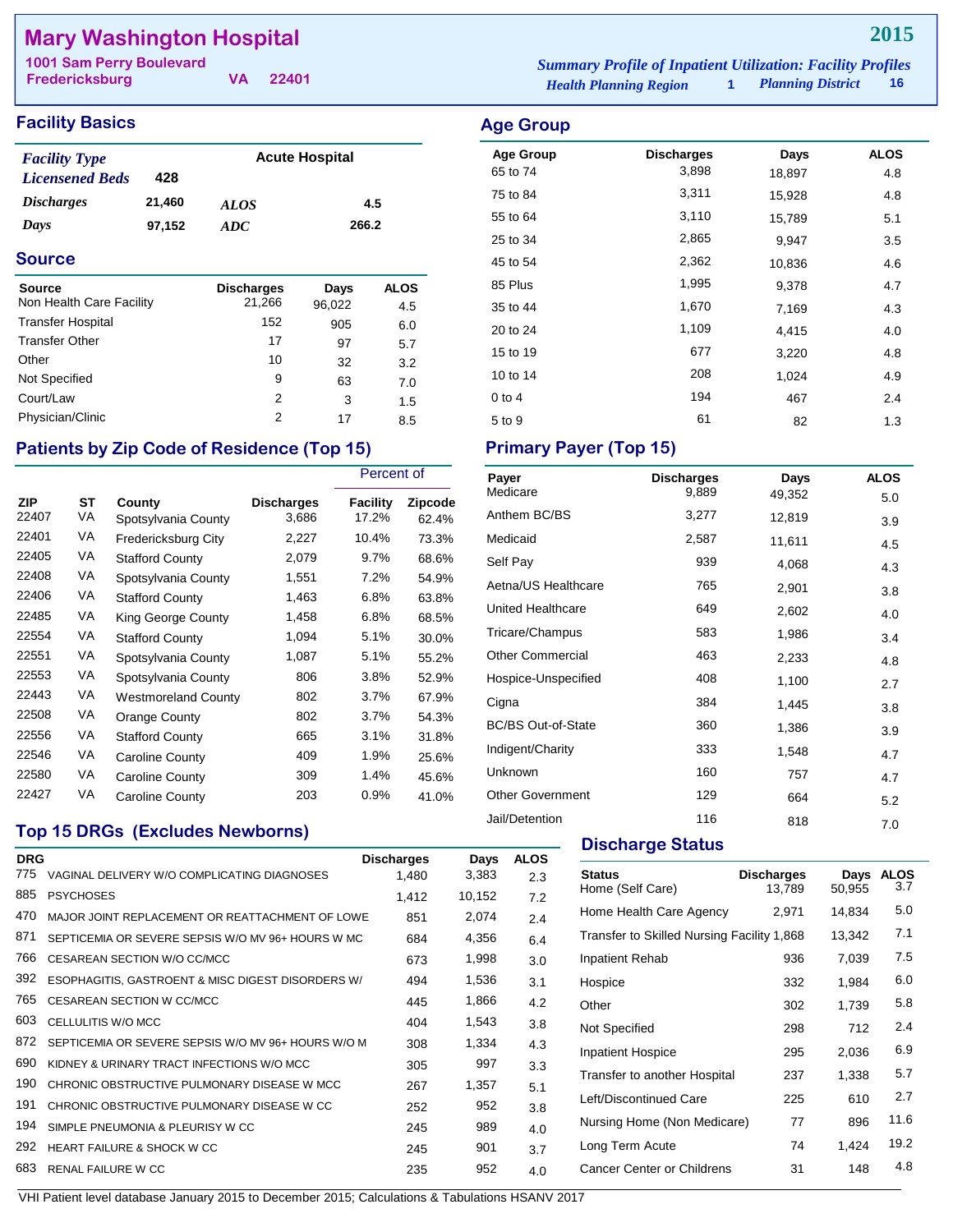# **Spotsylvania Regional Medical Center**

**Fredericksburg**

**VA 22408**

*Health Planning Region* **1** *Planning District* **16 4600 Spotsylvania Parkway** *Summary Profile of Inpatient Utilization: Facility Profiles*

#### **Facility Basics Age Group Age Group**

| <b>Facility Type</b>     |        | <b>Acute Hospital</b> |      |
|--------------------------|--------|-----------------------|------|
| <b>Licensened Beds</b>   | 133    |                       |      |
| <i><b>Discharges</b></i> | 6.013  | <b>ALOS</b>           | 4.1  |
| Days                     | 24.377 | ADC.                  | 66.8 |

#### **Source**

| Source                   | <b>Discharges</b><br>4.655 | Days   | <b>ALOS</b> |
|--------------------------|----------------------------|--------|-------------|
| Non Health Care Facility |                            | 18,903 | 4.1         |
| Physician/Clinic         | 739                        | 2,113  | 2.9         |
| <b>Transfer Hospital</b> | 322                        | 1.724  | 5.3         |
| Not Specified            | 100                        | 403    | 4.0         |
| Court/Law                | 92                         | 615    | 6.7         |
| <b>Transfer Other</b>    | 89                         | 527    | 5.9         |
| Transfer SNF/ICF/ALF     | 11                         | 69     | 6.3         |

## Patients by Zip Code of Residence (Top 15) Primary Payer (Top 15)

|                     |          |                               |                            | Percent of        |                  |
|---------------------|----------|-------------------------------|----------------------------|-------------------|------------------|
| <b>ZIP</b><br>22407 | SТ<br>VA | County<br>Spotsylvania County | <b>Discharges</b><br>1,066 | Facility<br>17.7% | Zipcode<br>18.0% |
| 22408               | VA       | Spotsylvania County           | 698                        | 11.6%             | 24.7%            |
| 22551               | VA       | Spotsylvania County           | 470                        | 7.8%              | 23.9%            |
| 22553               | VA       | Spotsylvania County           | 383                        | 6.4%              | 25.1%            |
| 22546               | VA       | Caroline County               | 332                        | 5.5%              | 20.8%            |
| 22401               | VA       | Fredericksburg City           | 260                        | 4.3%              | 8.6%             |
| 22485               | VA       | King George County            | 225                        | 3.7%              | 10.6%            |
| 22405               | VA       | <b>Stafford County</b>        | 210                        | 3.5%              | 6.9%             |
| 22580               | VA       | <b>Caroline County</b>        | 209                        | 3.5%              | 30.8%            |
| 22406               | VA       | <b>Stafford County</b>        | 140                        | 2.3%              | 6.1%             |
| 22427               | VA       | Caroline County               | 133                        | 2.2%              | 26.9%            |
| 22534               | VA       | Spotsylvania County           | 114                        | 1.9%              | 30.1%            |
| 22443               | VA       | <b>Westmoreland County</b>    | 110                        | 1.8%              | 9.3%             |
| 23117               | VA       | Louisa County                 | 104                        | 1.7%              | 9.1%             |
| 22554               | VA       | <b>Stafford County</b>        | 97                         | 1.6%              | 2.7%             |

### Age Group **Discharges** Days ALOS 25 to 34 971 3,278 3.4 45 to 54 3,839 4.0 55 to 64 and 55 to 64 and 55 to 64 and 50 and 50 and 50 and 50 and 50 and 50 and 50 and 50 and 50 and 50 and 5 65 to 74 and 10 and 10 and 10 and 10 and 10 and 10 and 10 and 10 and 10 and 10 and 10 and 10 and 10 and 10 and 1 35 to 44 2,605 3.7 75 to 84 **578** 2,905 5.0 20 to 24 **425** 1,679 **4.0** 85 Plus 249 1,575 4.5 15 to 19 154 564 3.7 0 to 4 163 1.9 10 to 14 22 42 1.9

 $5 \text{ to } 9$  22  $50$  2.3

| Payer                     | <b>Discharges</b> | Days   | <b>ALOS</b> |
|---------------------------|-------------------|--------|-------------|
| Medicare                  | 2,271             | 10,575 | 4.7         |
| Anthem BC/BS              | 849               | 2,962  | 3.5         |
| Medicaid                  | 798               | 2,977  | 3.7         |
| Self Pay                  | 547               | 2,221  | 4.1         |
| United Healthcare         | 218               | 707    | 3.2         |
| Aetna/US Healthcare       | 207               | 795    | 3.8         |
| Tricare/Champus           | 202               | 590    | 2.9         |
| <b>BC/BS Out-of-State</b> | 194               | 662    | 3.4         |
| Indigent/Charity          | 186               | 678    | 3.6         |
| Cigna                     | 141               | 546    | 3.9         |
| Jail/Detention            | 95                | 484    | 5.1         |
| <b>Other Commercial</b>   | 80                | 332    | 4.2         |
| Hospice-Unspecified       | 53                | 178    | 3.4         |
| Kaiser Permanente         | 43                | 147    | 3.4         |
| <b>Other Government</b>   | 32                | 123    | 3.8         |

# **Top 15 DRGs (Excludes Newborns)**

| <b>DRG</b><br>885 | <b>PSYCHOSES</b>                                   | <b>Discharges</b><br>1,034 | Days<br>5,446 | <b>ALOS</b><br>5.3 |
|-------------------|----------------------------------------------------|----------------------------|---------------|--------------------|
| 775               | VAGINAL DELIVERY W/O COMPLICATING DIAGNOSES        | 321                        | 654           | 2.0                |
| 871               | SEPTICEMIA OR SEVERE SEPSIS W/O MV 96+ HOURS W MC  | 224                        | 1,407         | 6.3                |
| 460               | SPINAL FUSION EXCEPT CERVICAL W/O MCC              | 139                        | 334           | 2.4                |
| 766               | CESAREAN SECTION W/O CC/MCC                        | 129                        | 334           | 2.6                |
| 392               | ESOPHAGITIS, GASTROENT & MISC DIGEST DISORDERS W/  | 110                        | 336           | 3.0                |
| 872               | SEPTICEMIA OR SEVERE SEPSIS W/O MV 96+ HOURS W/O M | 101                        | 438           | 4.3                |
| 189               | PULMONARY EDEMA & RESPIRATORY FAILURE              | 98                         | 368           | 3.8                |
| 603               | CELLULITIS W/O MCC                                 | 91                         | 401           | 4.4                |
| 683               | <b>RENAL FAILURE W CC</b>                          | 90                         | 345           | 3.8                |
| 765               | <b>CESAREAN SECTION W CC/MCC</b>                   | 76                         | 232           | 3.0                |
| 470               | MAJOR JOINT REPLACEMENT OR REATTACHMENT OF LOWE    | 75                         | 221           | 3.0                |
| 190               | CHRONIC OBSTRUCTIVE PULMONARY DISEASE W MCC        | 71                         | 352           | 5.0                |
| 291               | <b>HEART FAILURE &amp; SHOCK W MCC</b>             | 66                         | 365           | 5.5                |
| 247               | PERC CARDIOVASC PROC W DRUG-ELUTING STENT W/O MC   | 63                         | 143           | 2.3                |
|                   |                                                    |                            |               |                    |

### **Discharge Status**

| <b>Status</b><br>Home (Self Care)    | <b>Discharges</b><br>4,629 | Days<br>16,444 | <b>ALOS</b><br>3.5 |
|--------------------------------------|----------------------------|----------------|--------------------|
| Home Health Care Agency              | 326                        | 1,910          | 5.9                |
| Transfer to Skilled Nursing Facility | 262                        | 2,188          | 8.3                |
| Left/Discontinued Care               | 148                        | 331            | 2.2                |
| Transfer to another Hospital         | 126                        | 496            | 3.9                |
| Other                                | 98                         | 360            | 3.7                |
| Other institution                    | 97                         | 501            | 5.2                |
| Inpatient Rehab                      | 91                         | 661            | 7.3                |
| Nursing Home (Non Medicare)          | 69                         | 314            | 4.5                |
| Hospice                              | 54                         | 347            | 6.4                |
| Not Specified                        | 43                         | 219            | 5.1                |
| <b>Inpatient Hospice</b>             | 36                         | 273            | 7.6                |
| Transfer to Intermediate NF          | 13                         | 71             | 5.5                |